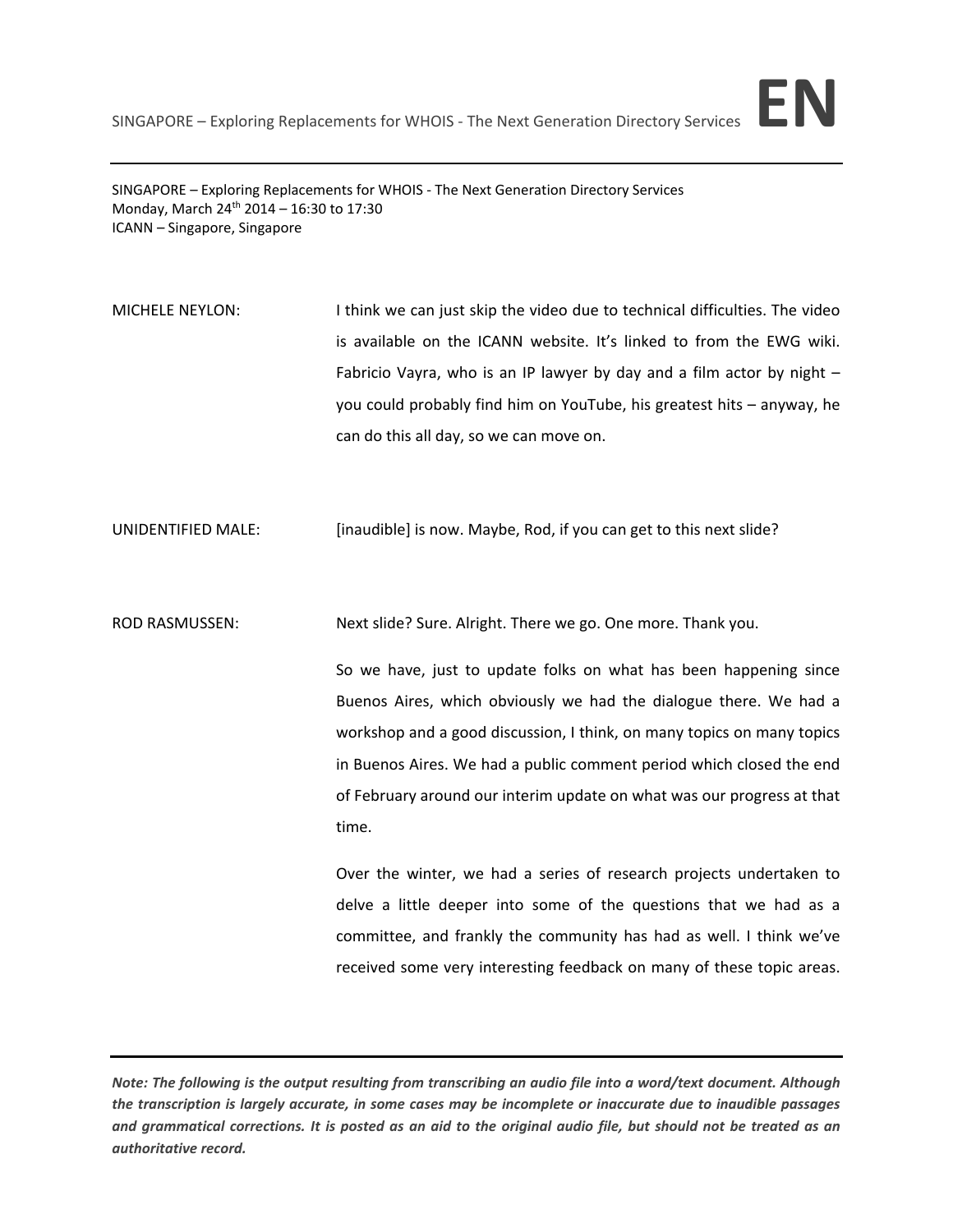I'm going to refer to my notes here on exactly the turnout and all that on what we got.

We had a WHOIS data validation and verification practices survey. This was to more fully understand what the existing validation and verification processes and practices were in the industry. This was sent to all ccTLD operators. ccTLDs have a quite wide variety of methodologies and requirements around validation, some quite strict and some, obviously, quite loose.

We had ten responses, seven of those expressing an interest in further follow up, which is very promising. We will be publishing a summary of that information. It was very informative and eye‐opening to see some of the extreme measures that some ccTLDs go to to get verification that a registrant is the, in fact, individual or organization that they claim to be in order to get a domain name registered.

We had a WHOIS data validation and verification commercial services request for information. This was not the kickoff of a formal RFP process or anything like that. This was around gathering information from the industry. It was sent out in order to get a handle on the commercial tools, costs, and feasibility around validation and verification of information in order to both inform our look at the next generation directory services as well as help do some inputs around the 2013 RAA.

That was sent to any provider of data validation and verification software and services, and that was quite a wide range of commercial entities out there. That was educational, I think, for all of us. I know I learned about a few services I had never heard of before that were doing very interesting things around validating things for various levels

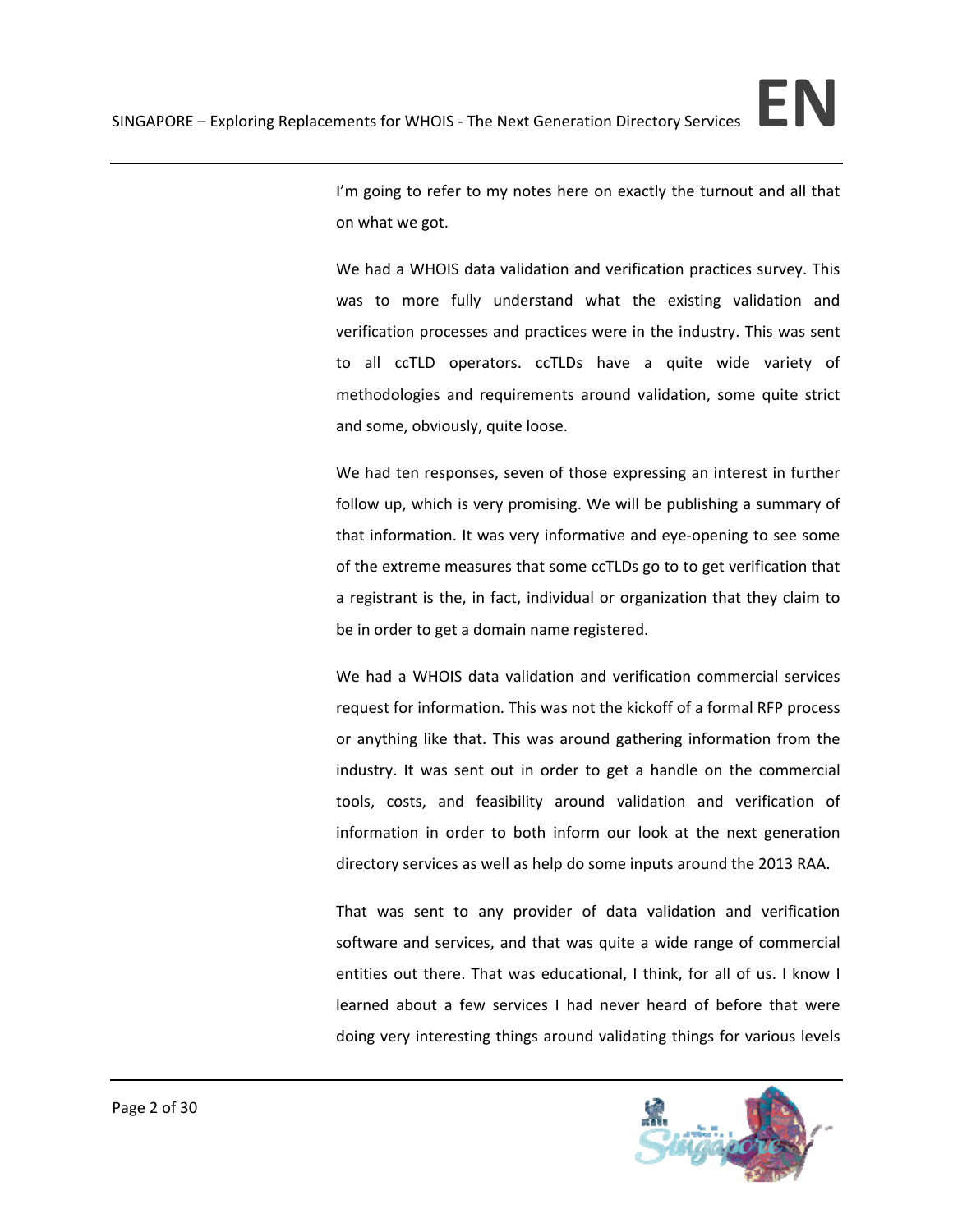

of types of organizations or people or things like that, including law enforcement, which was quite interesting.

We had eight submissions from that RFI. We will, of course, be publishing a summary of that activity as well.

We had an RDS user accreditation request for information (RFI). That was to examine existing accreditation and authorization schemes used by likely RDS communities. This was focused on the communities that might be able to vet their members as far as being able to accredit them for access to the system from a user perspective and looking at that gated access component we've been talking about.

We had three submissions on that one. We didn't have a good, long turnaround time on that one. It was kind of unfortunate, but I think the three we got were very informative as well. We will be publishing some information there. I know there was further interest in various other communities on that, and we may get some more input post this period on that as well.

We had an RDS model cost comparison. This was actually done to understand, given a certain set of assumptions, what the cost implications and differences are between the two major proposed models in our preliminary work, which are the aggregated model and the federated model of looking at where data resides and the like.

IBM Global Services provided a very thorough – I do a lot of engineering work in my day job as far as managing requests like this, and this was very impressive the amount of work they turned around in a very short period of time. It was very thorough.

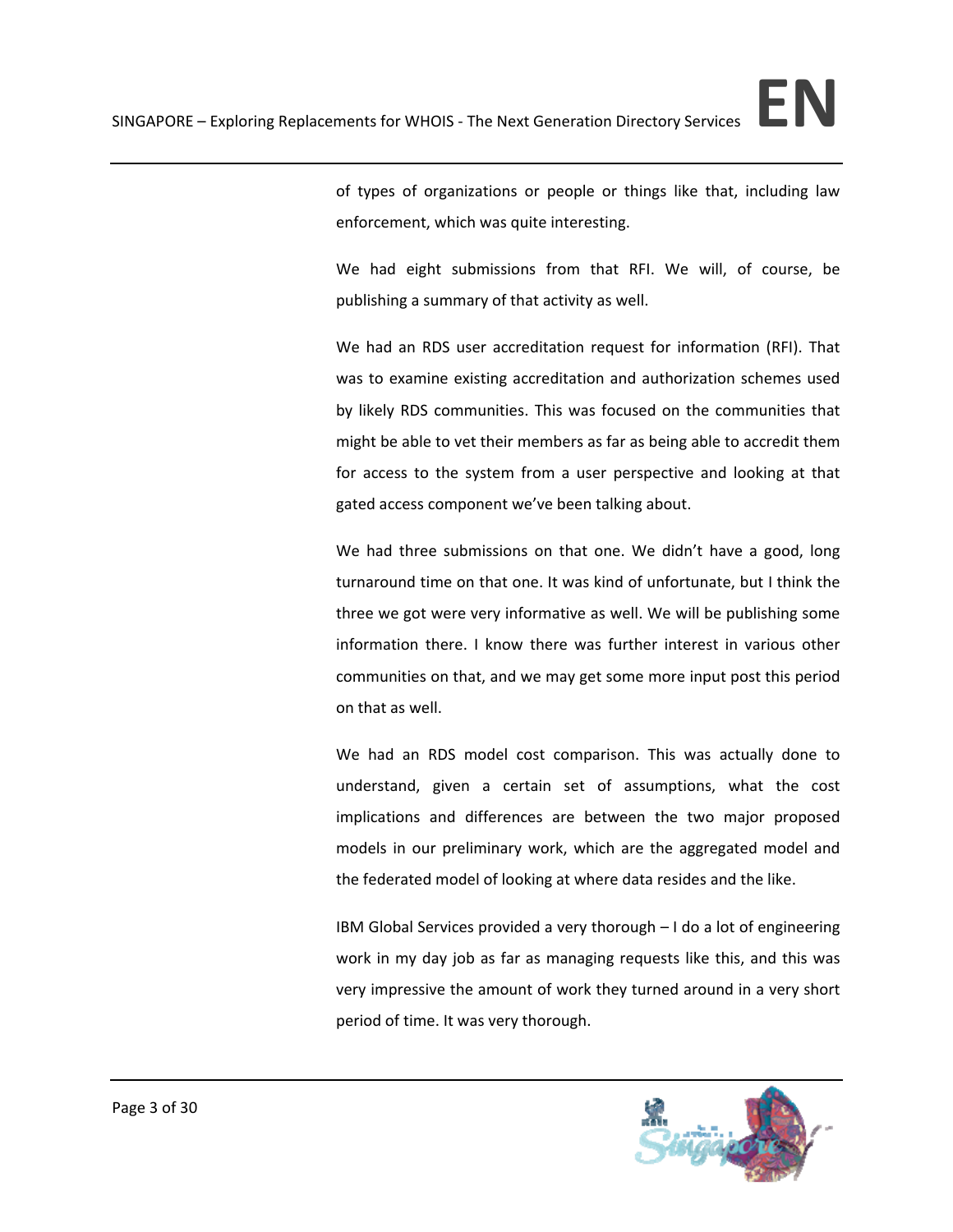They gave us an initial analysis at the meeting here, and we will be publishing a summary of that information as well. But they did a fantastic job of really breaking down a lot of how this might work and what difference and where the challenges are, gaps etc., between the two different models.

We also then had a WHOIS privacy/proxy service provider practices questionnaire. This was in order to more fully understand the existing privacy/proxy provider practices. This was sent to all registrars and to the dozens of known non‐registrar privacy/proxy services.

We had 58 responses on that, which was quite a nice number, 11 of which provided very detailed practices – some very interesting responses in how the practices and processes work or do not work. We will be providing summary information of that.

That also will be referred over to the Privacy & Proxy Working Group as well as excellent input into their work, I believe. I believe that's what's happening on that one. We definitely want to have the community take advantage of knowing at least the summary information around how these things work.

That's the various studies – could I get the next slide please – that have been undertaken over the last four or five months since Buenos Aires. Next slide, whoever has got the slides. Thank you.

So we reconvened here in Singapore. We had a couple of scheduled days this week. We actually added a day while we're here, so we spend an extra day over the weekend pretty much all day working through a lot of the issues.

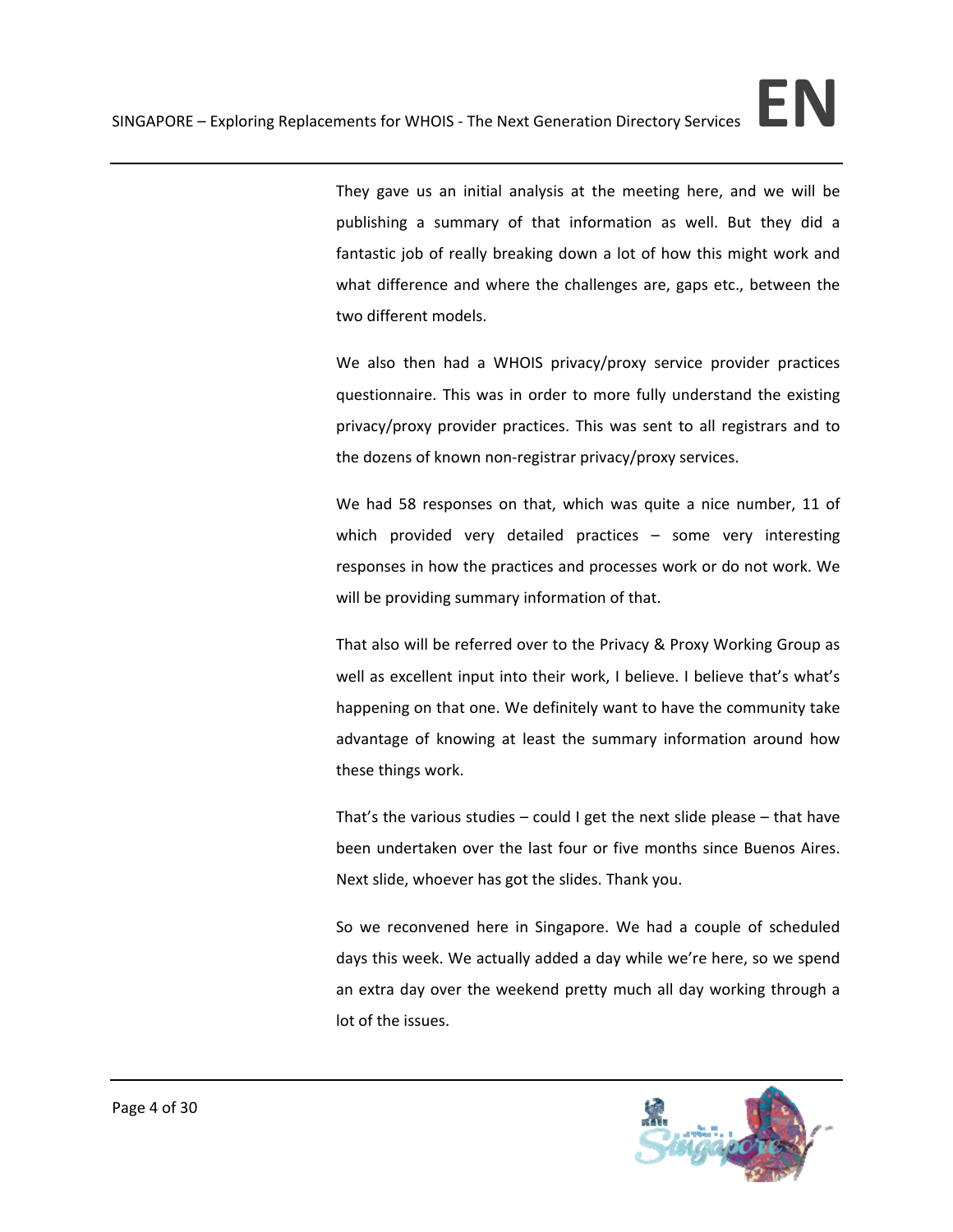Going forward – and this will be talked about next in the presentation here – we have this risk survey launched. We want to get a lot of input from the community here on this in thinking about the risks and benefits of doing the various models we've come up with and thoughts around that so we can make sure we're not leaving any big gaps out when it comes to proposing these models and all the various things around them.

And then we are going to be working on that through the next few months in order to get a final report is our goal to the ICANN Board in June. As a reminder, this is a recommendation report that is going to the Board. This is not any sort of declaration for how it is to be done. This is our recommendations, and will have multiple options in various areas.

One of the reasons we're doing the risk survey is to actually have the community provide, make sure we're giving those costs and benefits, the pros and cons, of the various types of approaches that we're going to propose.

From there, we're going to the regular policy development process, and we shall see what happens.

So I will pass it on to the next person to do the presentation.

STEPHANIE PERRIN: Hi. I'm going to go very quickly because I think Rod has given a very good intro to the risk survey that we have put up. This is not to be confused with the full risk assessment that we recommended in the last

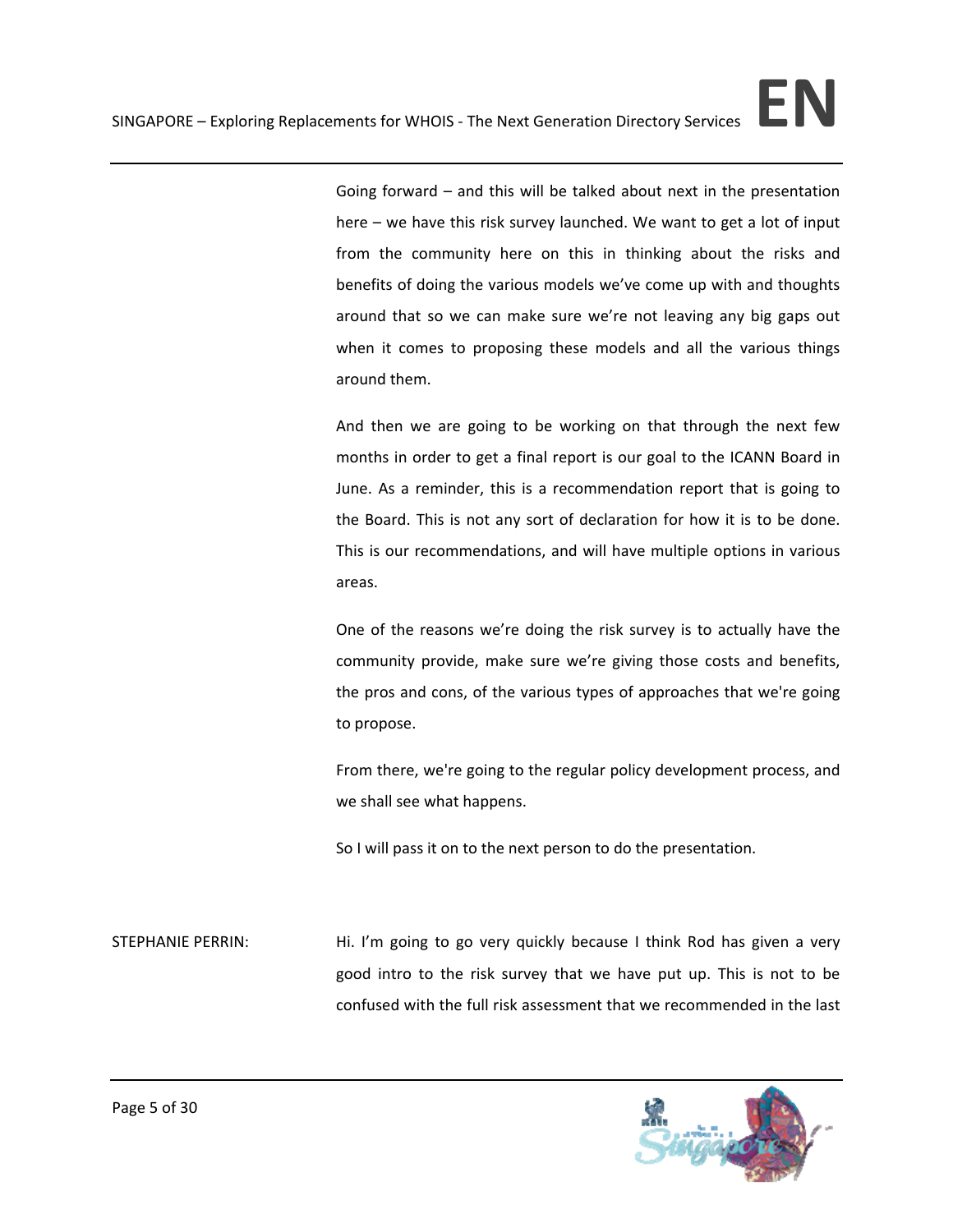update report in Buenos Aires. But we can't think of everything, even though we've certainly been at it awhile trying.

So the purpose of this risk survey is to fan it out to the broader community. We encourage you to get to your stakeholders and get them all to fill out this survey and to see if they can really think about any risks that we might not have thought of across a range. And I believe it's Fab that's going to speak about the particular kinds of risks. If we could have the next slide.

You see the URL there, but if you go to the EWG corner of ICANN, you will find the link to the risk survey, and it's quite quick. We would encourage you, though, to fill in the – there's a lot of room for things we didn't think of. Don't be bound by the questions themselves.

Once the risk survey has been accumulated, then we will do the preliminary analysis and try to get that included in our final report. I would like to stress that I really think that we need a formal risk assessment with a fairly broad scope because, even though our mandate was to look with a clean slate at the WHOIS new version.

Once you start making changes, it impacts all over to various other instruments that are tightly tied in the ecosystem. So you make a change in the WHOIS, you've got to make a change in the accreditation agreements. You've got to make a change in the contracts. So we'd encourage you to think broadly when you identify the risks. With that, next slide.

I think, really, the simplest answer to the invitees is everybody because everybody's going to be impacted on this. There's not too many people

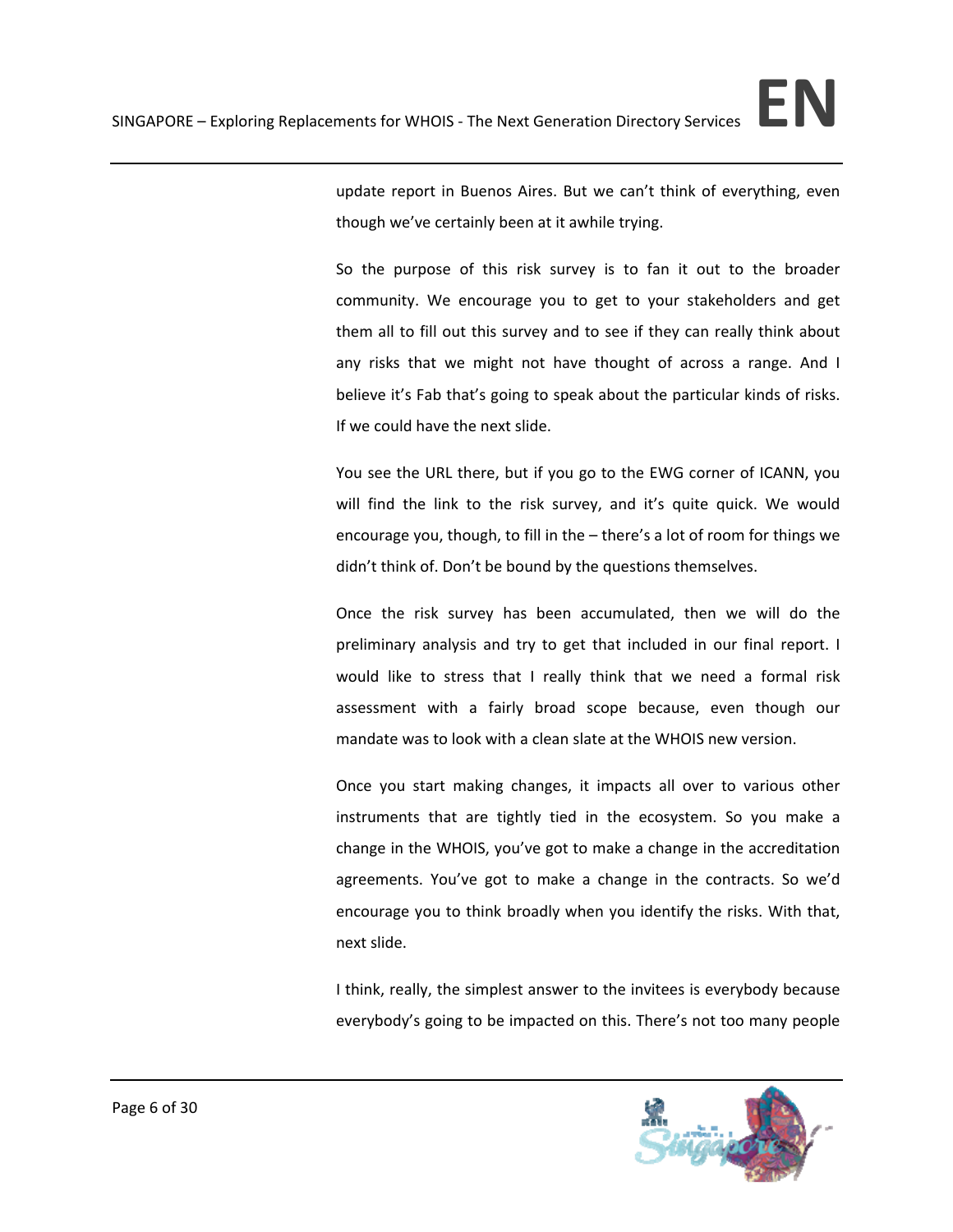who aren't impacted by the Internet anymore, so let's just say anyone. With that, I'm going to try and gain back some time and pass the baton over to Fabricio.

FABRICIO VAYRA: Next slide, please. I'll go quickly as well. With the risk assessment, what we're really trying to ask participants is give us a sense of what are the risks, what are the benefits. Really, we're trying to get at ways to reduce risk, increase benefits.

> I mean, as you heard Jean‐Francois mention at the beginning of this, we're trying really hard to make sure that what comes out of this work is better – a better way forward, a better way for the entire ecosystem. As Stephanie mentioned, in order to do that, no matter how long we've been at this, there are limitations to what we can ultimately list out.

> So you see examples here from both technical, legal or financial, operational, security or privacy. We're trying to get at how things that the proposal may impact your privacy costs processes, even down to speed of accessing data.

> I thought we'd go through real quick some examples of what the survey looks like so we can just talk about what you'll see. If you can do the next slide, please.

> Here's an example. We have potential risks, and the next slide will be potential benefits. The reason we put this up here is not so much so you'll focus on the text here – because it's, obviously, rather small – but really just want to highlight.

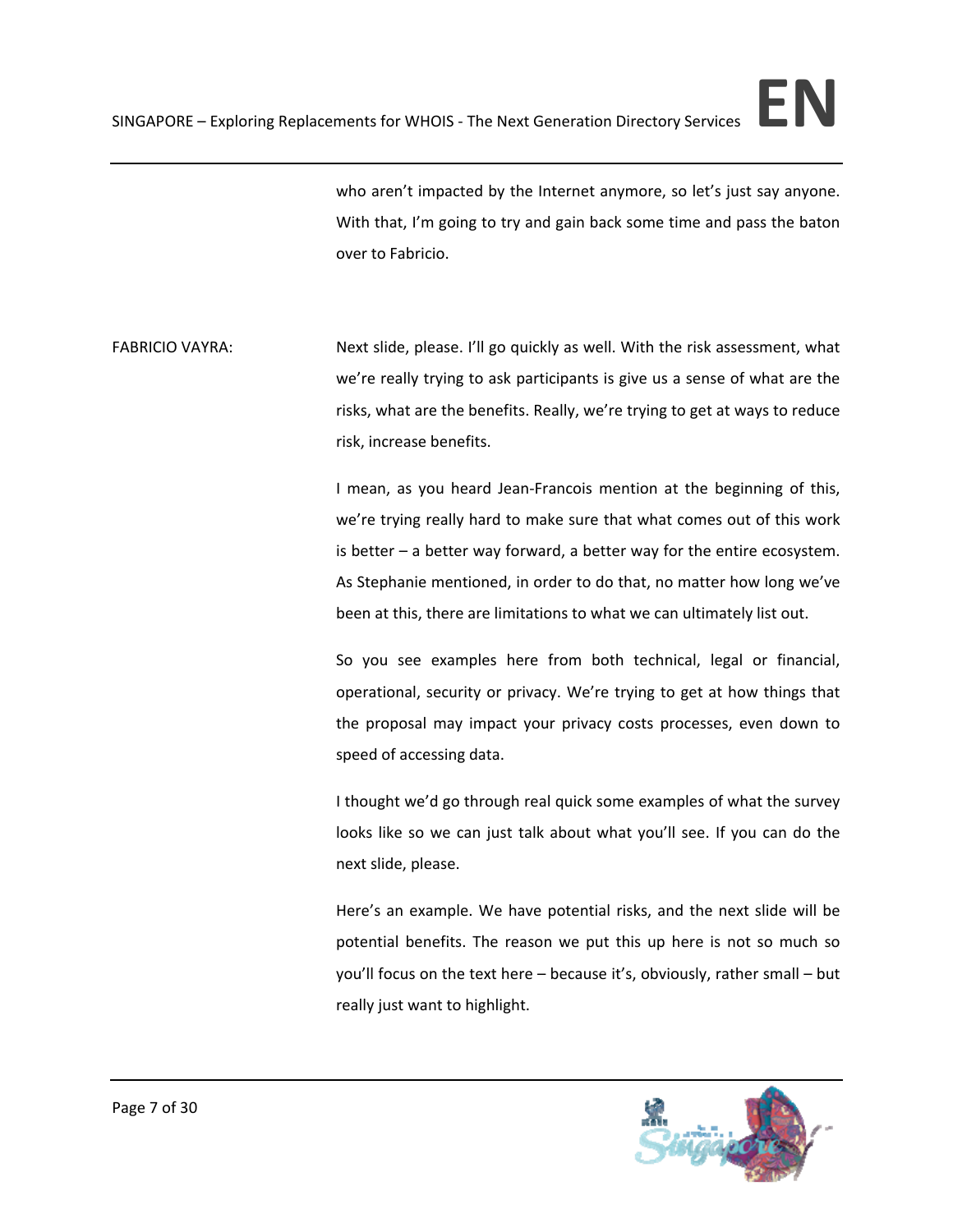I've gone through this myself, and the way that you should really think about this is you're going to be asked a lot of questions, and there's columns going through. Think of it as a funnel. You start with the first column that says: what might impact you? It's a really broad stroke.

From there, you start to funnel down. What are the two most important of those? Then from there, it's: what are two that are actually likely to happen of those?

It's a very interesting process if you go through and answer honestly because it helps us see the entire landscape and then start to identify by group what's really likely and what they really honestly feel is going to be their important issue of all the possibilities coming out of this.

But don't feel limited to what's asked also because you'll notice that on both of these slides there's the "other" section. We encourage you to put the other because, again, even though now we're asking questions, even in our questions, obviously, there's limitations what we can come up with. Please, feel free to put that in. If you want to just switch to the next slide.

Again, these are the example of benefits. You'll see, again, the same types of columns that filters you through, and there's an "other" section. I just encourage you, and I found it was a very interesting exercise for me when I did this.

I take the time to explain it because I remember for the first two pages I started wondering, what are we trying to get at here? I found myself very quickly going through and saying, "Okay, for my employer, what matters?" Once I started doing the entire landscape and whittling down,

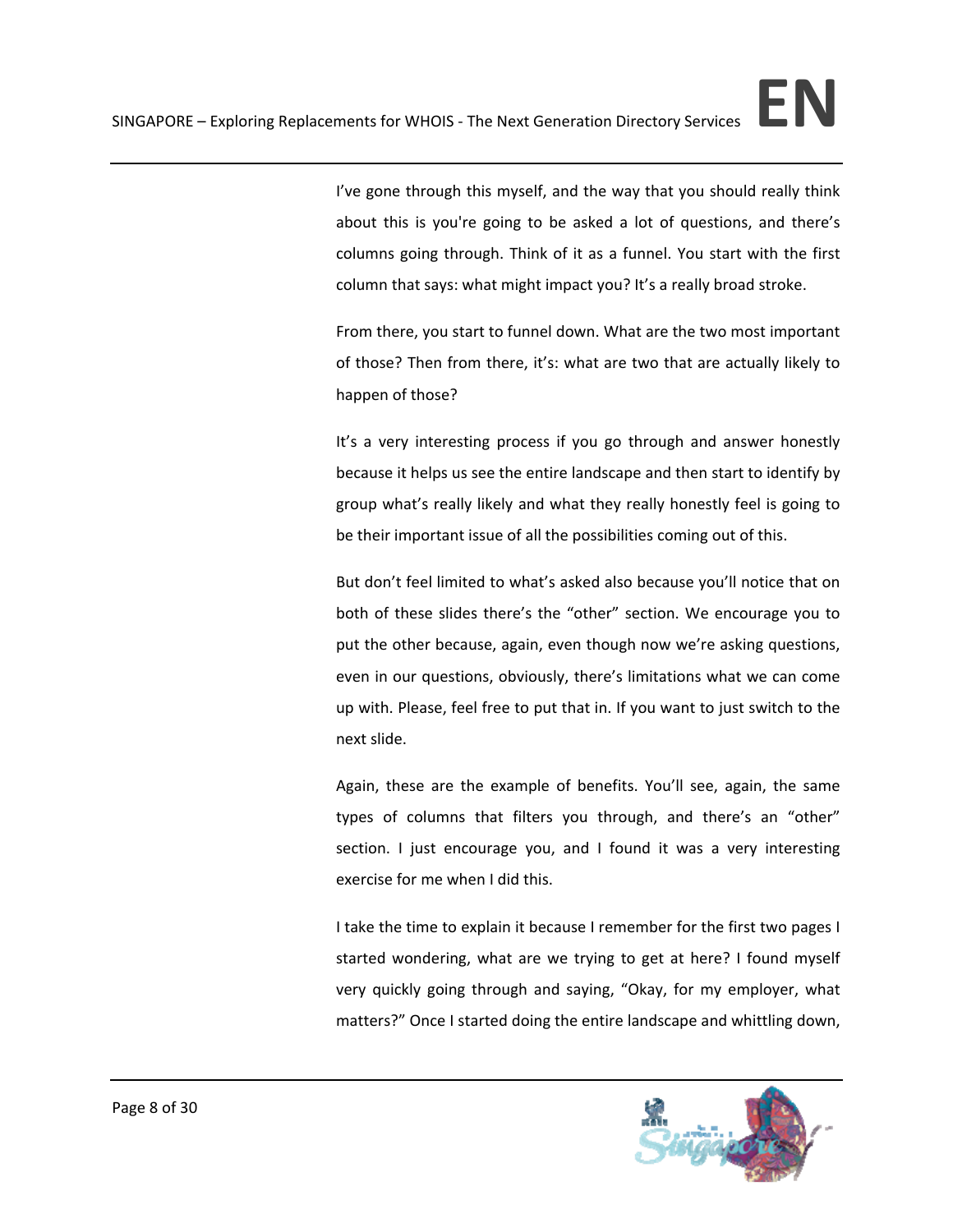I could see that at the end of this you would find a real honest assessment of where to target issues and how to best address them.

So please go through it and take the time. It's fairly quick – I'd say 25‐30 minutes – to go through it, and I think it will be very helpful to us to fill in the gaps.

And it goes to you.

MICHELE NEYLON: Yay. Woo hoo! Right, next slide, please. What we're looking for here is honest input, honest feedback. If you touch upon WHOIS either as a registrant, a service provider of any kind. If you use WHOIS data. If you use WHOIS data directly, indirectly. Maybe you've got some cool, shiny product or service that repackages WHOIS.

> We don't know everything single thing. I mean, we're aware of a lot of things but not everything. So go through this. Go through the questionnaire. It will take you a few minutes, but just give us your honest thoughts on things that are going to help you, things that are going to make your life miserable.

> As the schedule this week has been – how can I put this diplomatically – mildly disrupted by other events, this session today is shorter. So instead of going into great depth about various things that we've looked at over the last few months, we will be running a couple of webinars in early April.

> Of course, that will be publicized via the normal ICANN channels. I believe we will be trying to schedule them so that they are as

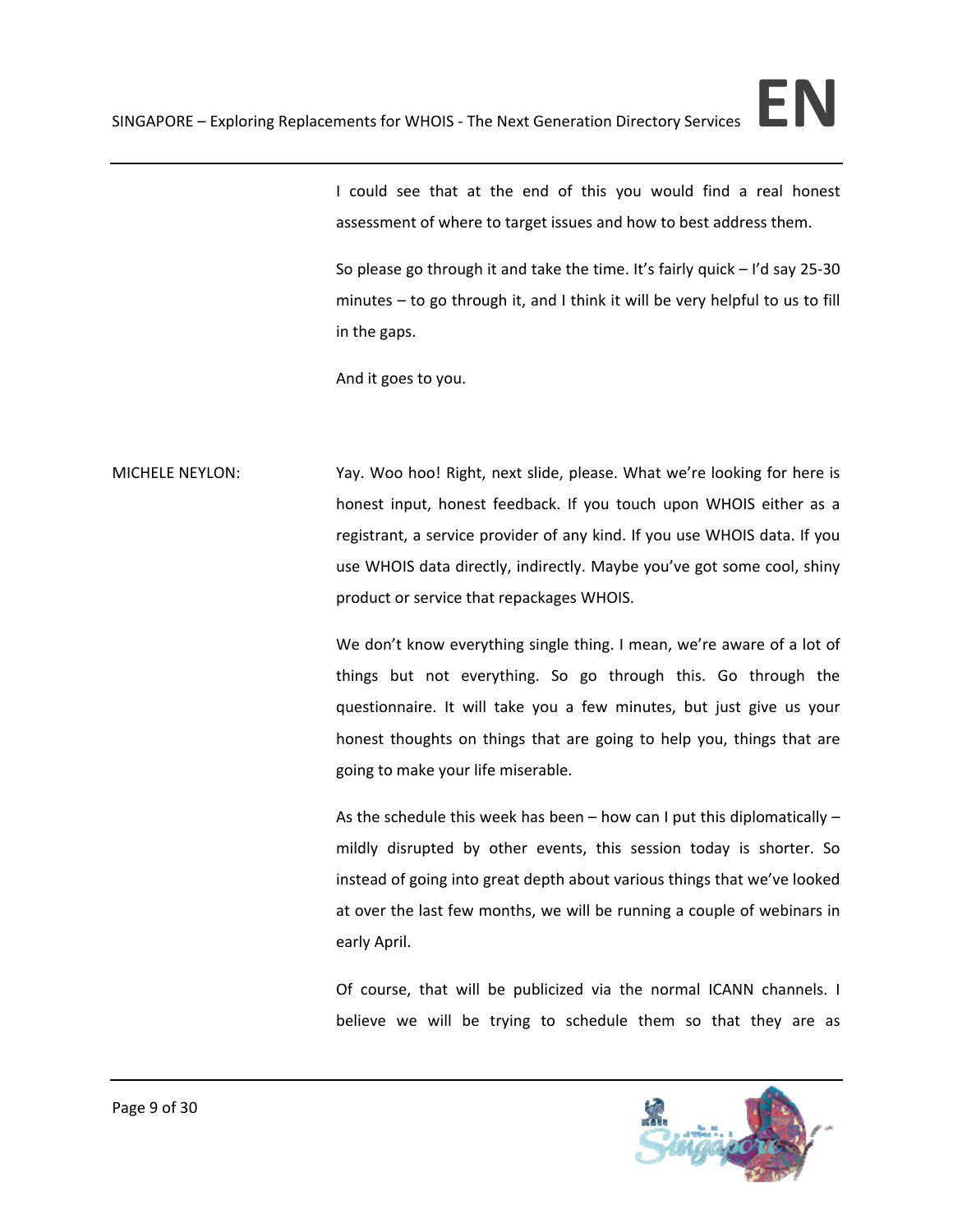

convenient for everybody as possible in multiple time zones and all that kind of thing. You can feel free to join those. You can get to hear my dulcet tones yet again because I know you all love that. I'm sorry, Fabricio's dulcet tones, not mine.

UNIDENTIFIED MALE: Michele, I think there was one hand over there.

MICHELE NEYLON: I'm sure that somebody who has control over these things can rectify that. Yes?

UNIDENTIFIED FEMALE: If you go to the EWG section of ICANN, you can get to one that works. I'm a non-techie, so I have no clue why that doesn't work, but I got there today.

UNIDENTIFIED MALE: No. Tony has said reporting is not there, so we need to get it fixed.

MICHELE NEYLON: Okay, well, we can fix that. Thanks for pointing that out. A functioning link will be provided. Okay? Okay, so if a nobody does any front running on the URL, we will be very upset. It will mean that we're going to have to – Oh, my God! – create another PDF.

> But, okay, so rather than bore you to tears reading off another slide, which just says I think – what is the next slide? It says something like

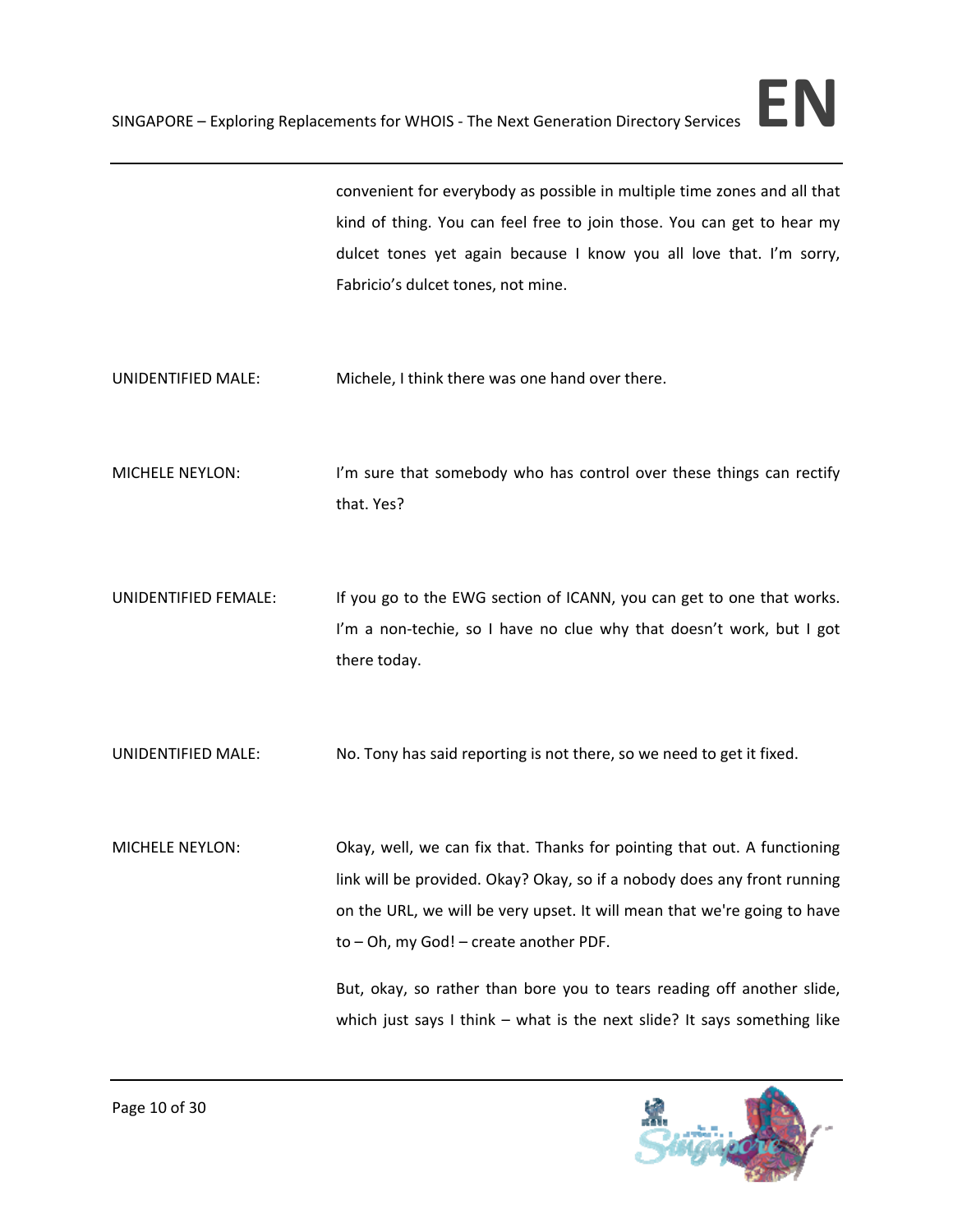"Questions?" or something equally – yeah, there you see: "Questions? Comments?" So I'm throwing this wide open to the floor. Would you please, for the sake of transcripts if there are any or remote services if there are any, state your name and try not to speak at a mile a minute, even though I never obey that rule myself. Go ahead, please.

KIRAN MALANCHARUVIL: Hi. This is Kiran Malancharuvil. I'm with MarkMonitor. I just noticed, I tried to explore the survey today earlier today from the microsite. It would be helpful to have the questions printed ahead of time so that organizations can read them and prepare answers rather than having to go through SurveyMonkey and answer the survey in real time. I don't know if that's something that you guys can prepare.

MICHELE NEYLON: That's not a problem. That shouldn't be a problem at all.

KIRAN MALANCHARUVIL: I just don't see how organizations would be able to just...

MICHELE NEYLON: That's fine.

KIRAN MALANCHARUVIL: Thanks.

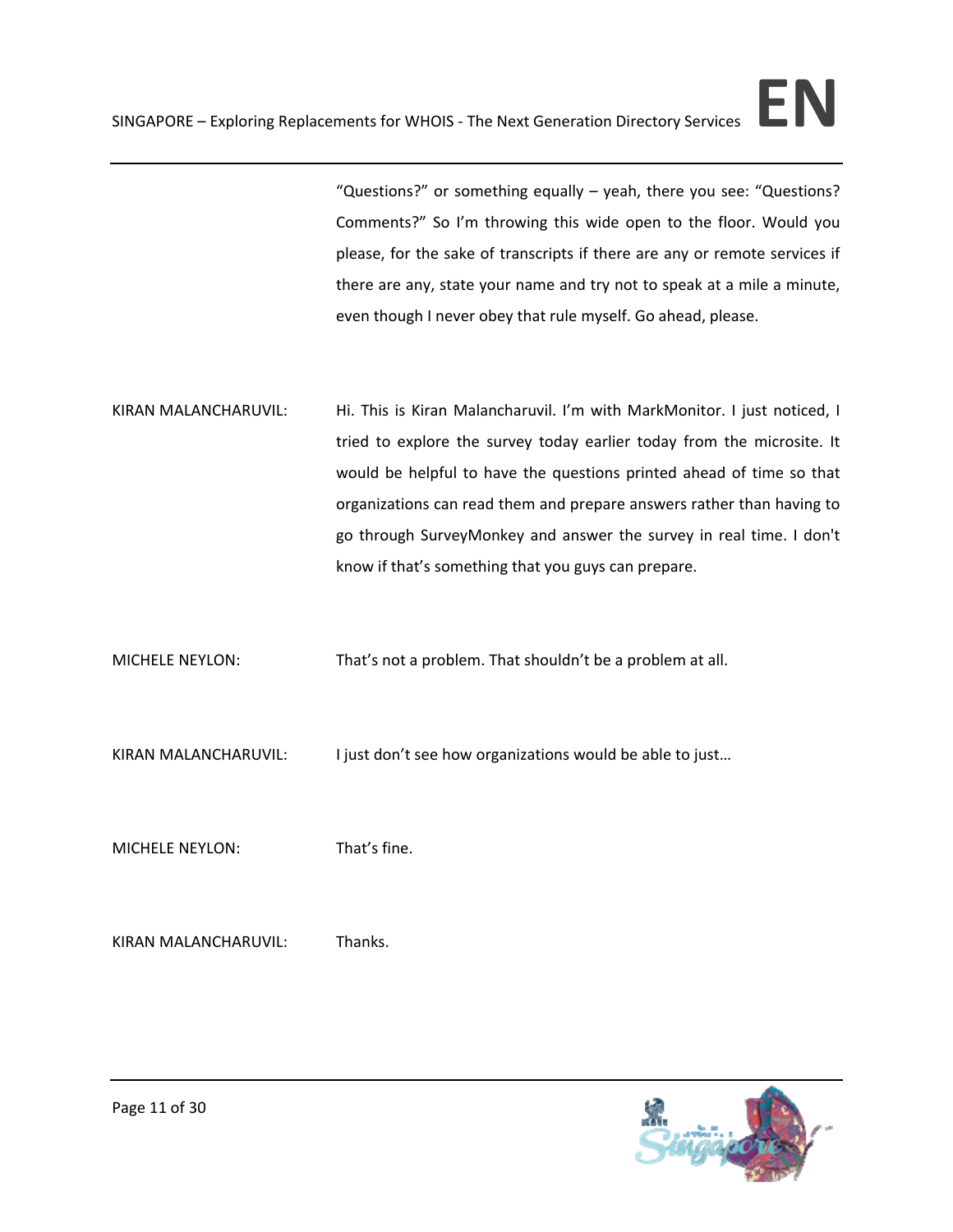MICHELE NEYLON: Come on, more of you. There's lots of you in this room. I can feel the air conditioning system – oh, behind. See? I can't see behind because all these bodies in the way. Amr, please come up to the microphone.

AMR ELSADR: Hi. My name is Amr. I'm with the NCSG and on the GNSO Council. I have two questions. One is regarding one of the recommendations you make in the status update report. It's a great report. I think there are lots of improvements to the current WHOIS model. The other question is on the process that Rod spoke briefly about earlier.

> The question on the report is regarding one of the requirements of secured protected credentials, and that is the requirement for attestation from an organization in order to be eligible to have that. I know NCSG submitted a 17‐page comment on status update report, but this was not included.

MICHELE NEYLON: Fine. Thank you for that.

AMR ELSADR: Just to avoid an  $18<sup>th</sup>$  page. One of the examples that you used in the status update report as a possible at-risk registrant that might require secured protected credentials was those who need to practice political free speech.

> I'm thinking about bloggers. I'm from Egypt, and I know a lot of bloggers who, previous to the uprising in 2011, were anonymous bloggers. One of them I knew who I met two days after the uprising in January 2011,

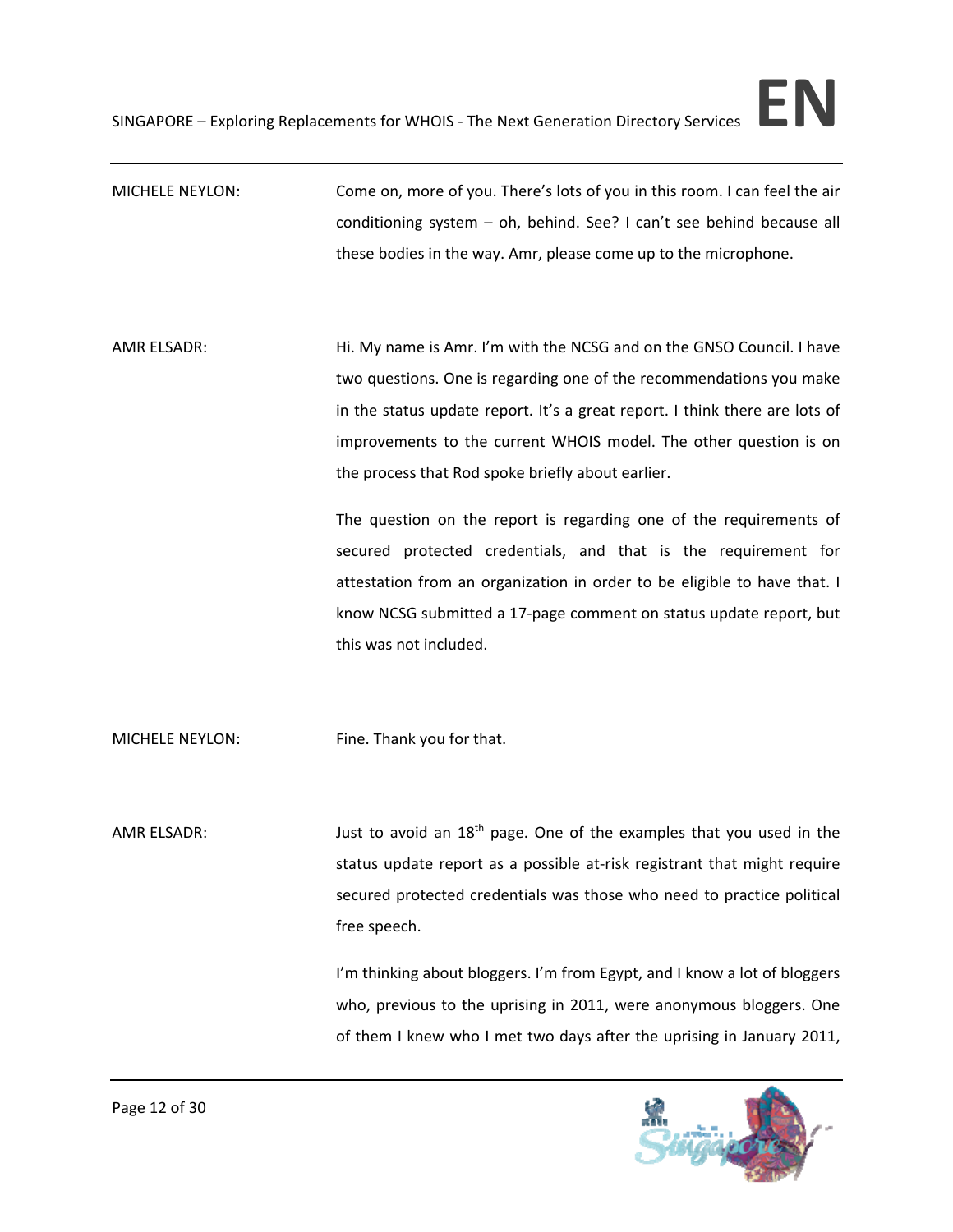was picked up by security forces and beaten up and then let go because they discovered who he is despite using privacy proxy services.

I can see that there might be a problem for anonymous bloggers, as an example, to get this required attestation to be eligible for this. I was wondering if you considered that at all. I couldn't come up with a solution, which is why I didn't include it in the comments.

- MICHELE NEYLON: I'll let Stephanie speak to that. Also as well, if anyone has input or ideas and wants to share them with us and doesn't get a chance to do so this afternoon, we're not hard to find. There's plenty of us, and Stephanie's wearing red, which means she's really visible.
- STEPHANIE PERRIN: Thanks. There was a limit to how far we went in the recommendations in terms of gathering advice because, after all, we're making recommendations. We're not implementing. Clearly, if this recommendation is accepted for implementation, there's an awful lot of difficult decisions.

Now, having spent my life in government, I know that I can easily sort this pile. The real easy ones are the people that have been given a new identity by their governments. That'll be easy. That group, first off the boat.

Then there are the reporters because there are international organizations. They report on reporters being killed. They can easily attest to who's a reporter and who's not.

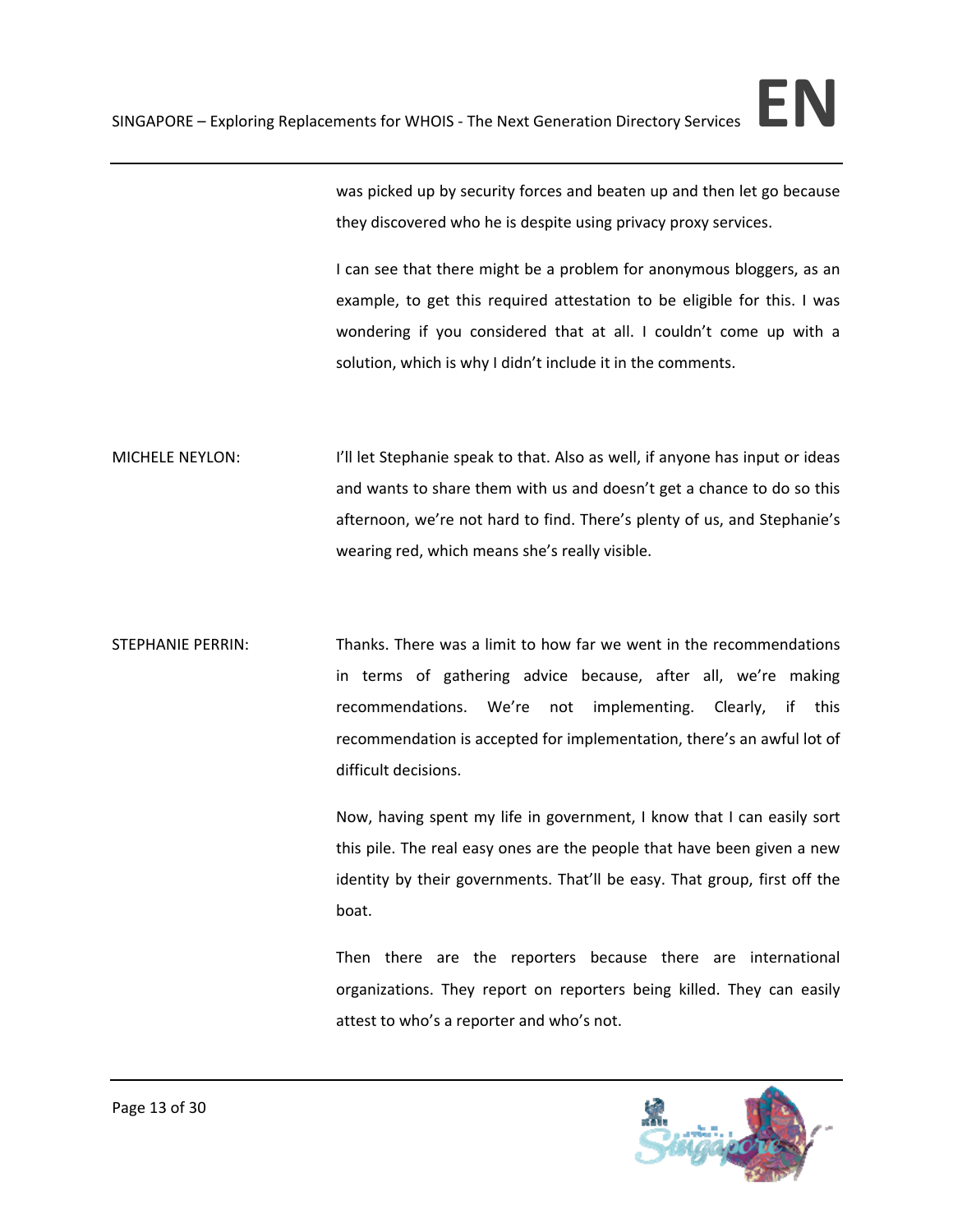Bloggers are going to be difficult, and if you have ideas – because, unfortunately, if we start giving secure anonymous credentials – and, of course, the remedy, the mitigation for that particular risk is that if somebody you give a protected credential to does something bad, then there's an expedited takedown with less process. It goes with the territory. So that'll cover potential criminal activity.

But figuring out how if we give everybody who says, "I'm a blogger" a secure protected credential, we are bound to catch some criminals in there. So we need some sort of attestation, and as I say, it's going to be really hard for free speech. So all advice welcome.

MICHELE NEYLON: Before we get into this, just to remind you all, the way the EWG report is going to be structured is it goes to the ICANN Board. The ICANN Board should then take recommendations and then send it to PDPs. And I think it's at that stage that you can get into those finer details because it's not for us to decide at our level whether every single possible scenario has a perfect solution or whatever.

> They're valid. Please, I know I'm a dirty, filthy registrar and you want to kill me, but beyond that.

STEPHANIE PERRIN: No. We're basically looking at feasibility. We think those groups that we described in the report are perfectly feasible. Some are harder than others.

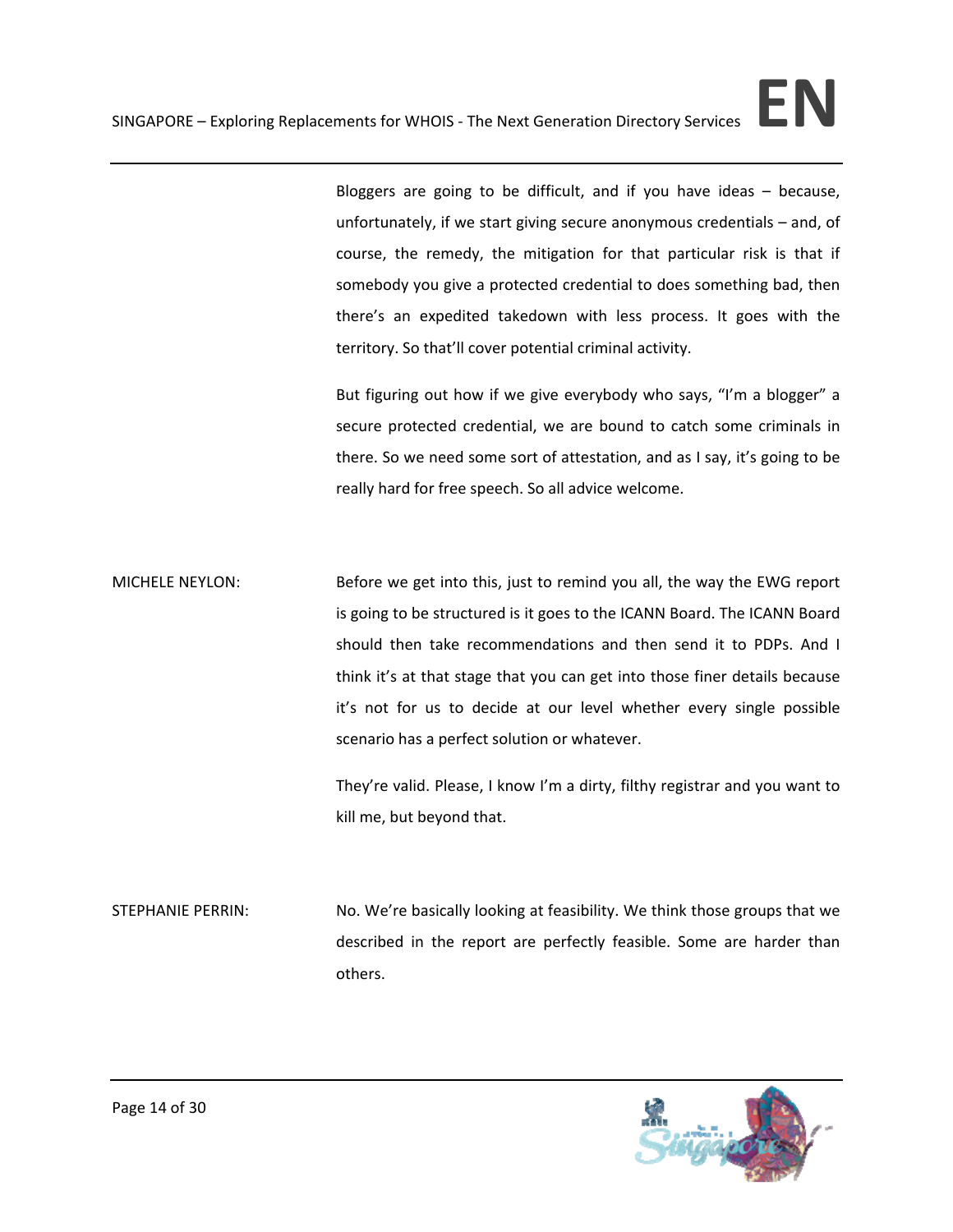MICHELE NEYLON: And it's not the ultimate list because the report would have been hundreds of pages longer.

AMR ELSADR: I do appreciate that, which is why I didn't include it in the comments because I couldn't come up with a better idea. I was just wondering if you thought about it at all, what you had to say about it.

> That takes me to my second question on the process issue. You're making these recommendations to the Board, and my understanding is that there's going to be a final issue report following the preliminary issue report that was published in March of last year.

> I find this to be a bit problematic from a process perspective. The GNSO's PDP says that you need a preliminary issue report with a 30‐day comment period following that. And within 30 days following the close of the comment period, you issue a final issue report.

> Now, this is a bit of a strange situation because you had so much substantive work being done between the preliminary and the final issue report which is going to come out as a Board‐initiated PDP.

> It doesn't give the community an opportunity to comment on the initial report with the substantive findings, which will in turn influence the charter of the working group that will be form, which will in turn influence what is in and out of scope of the discussion.

MICHELE NEYLON: Okay. Wow. That was a detailed process question. I'm not even going to try to answer that. What I will do is I will punt it over to Marika.

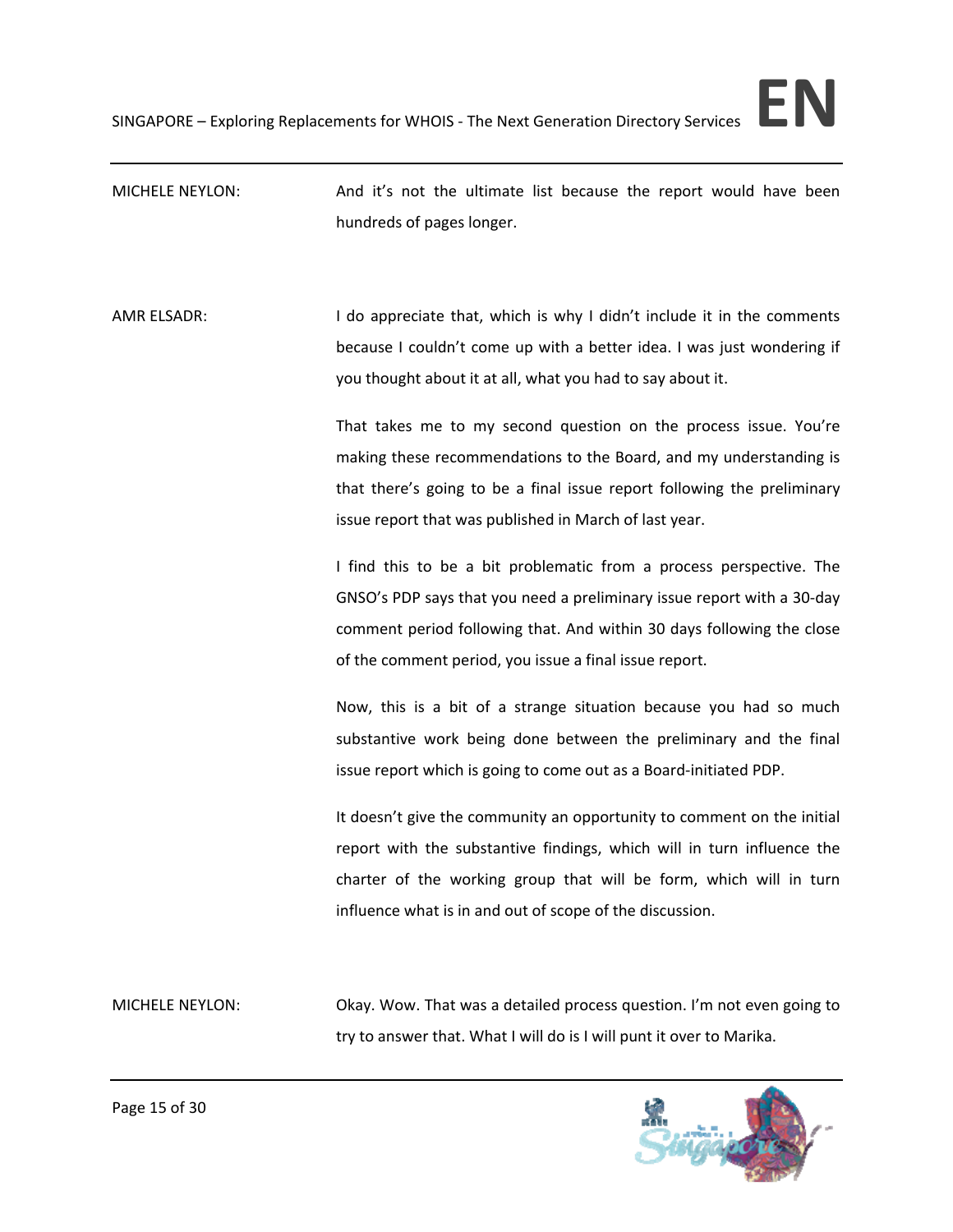MARIKA KONINGS: Yes. I'm over here. Hi, Amr. I know we already had a discussion over the weekend as well. This is Marika, supporting the GNSO. Basically, the PDP manual says as well that there's a way for staff to ask for more time from the Council in specific circumstances, which is what happened in this case.

> I think also to emphasize that the public comment forum on the preliminary issue report is intended to make sure that staff captured all the information necessary and in certain cases where a PDP or an issue report was requested by the Council for people to comment whether or not they think a PDP should be initiated.

> It's not actually to argue about whether the information in there is a good idea or a bad idea. The preliminary issue report and the final issue report are really intended to lay out the scope of the issue and provide all the relevant information, which is then used for the chartering effort or the drafting team to develop a charter based on the information that has been identified.

> As I understand, these recommendations will also go out for public comment. As we discussed as well, the Council always has the option to do another public comment forum or as part of the working group deliberations so people can actually provide input on the substance of it.

> But the issue report itself is more a compilation or gathering of all the relevant information and some of the questions we tried to identify that would need to be answered as part of the PDP process itself, but not

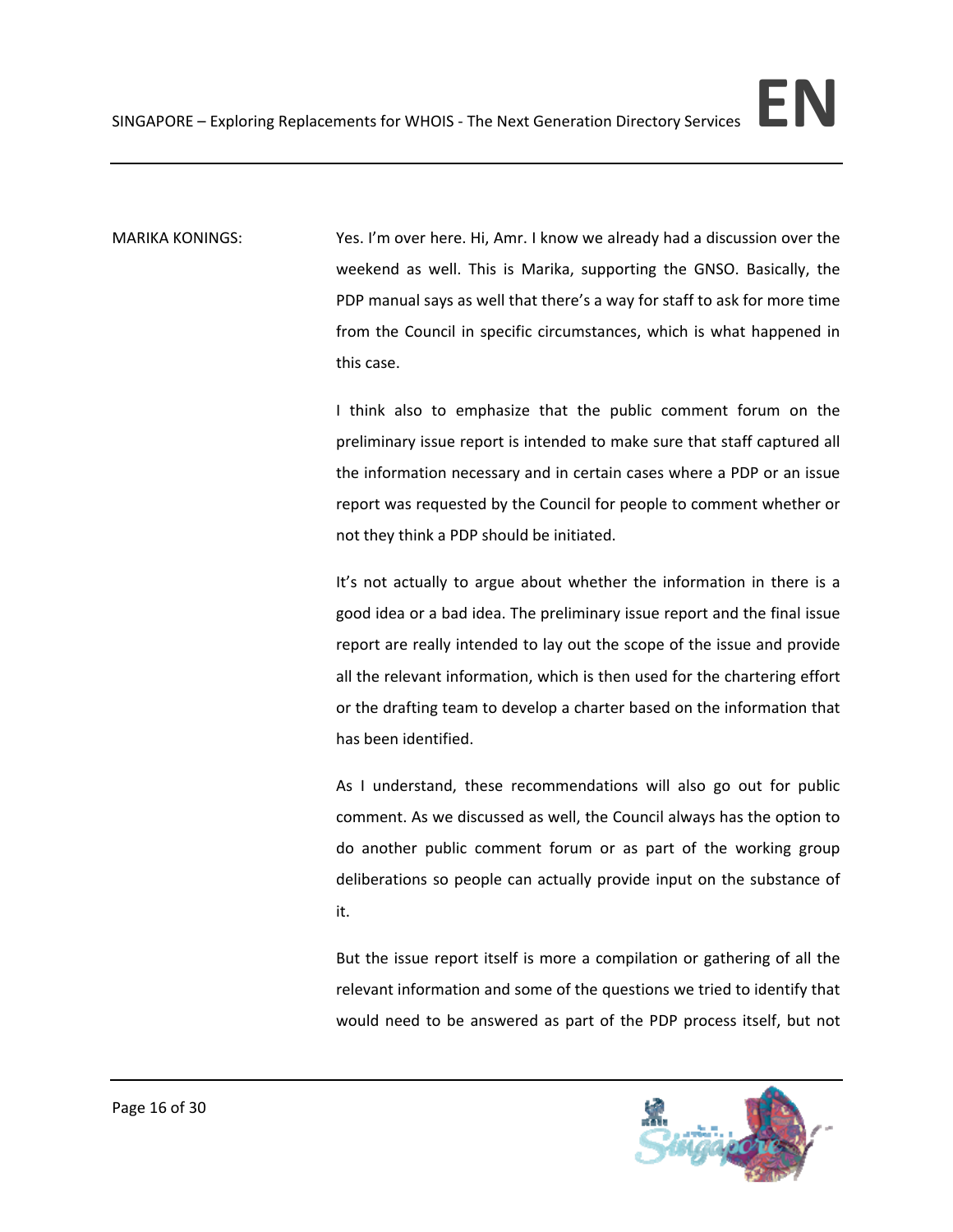necessarily to actually debate the validity or substance of any information that is in there.

AMR ELSADR: I think that would be great if there is another round of public comments because my concern is not whether this should or shouldn't be policy. It's actually what the information that should be addressed in the issue report contains. If there is another round of public comment with the context of there's going to be a final issue report, then I think that will be fine.

> It's just that, well, this is the first Expert Working Group – I've had to deal with at least  $-$  and I'm not aware of the ad-hoc nature of the process. And it did raise some questions and concerns, but thank you.

MICHELE NEYLON: Okay, we've got one question from remote, and then Rudi.

MATT ASHTIANI: Hi. Just two things. Firstly, please remember to state your name before speaking for the transcript record. Secondly, the remote question. This question comes from Steve Metalitz. He asks, "In completing the survey, what assumptions should be made regarding how RDS will be implemented?"

MICHELE NEYLON: We are not deciding on implementation. We're going to present a number of recommendations. We've been looking at strengths and

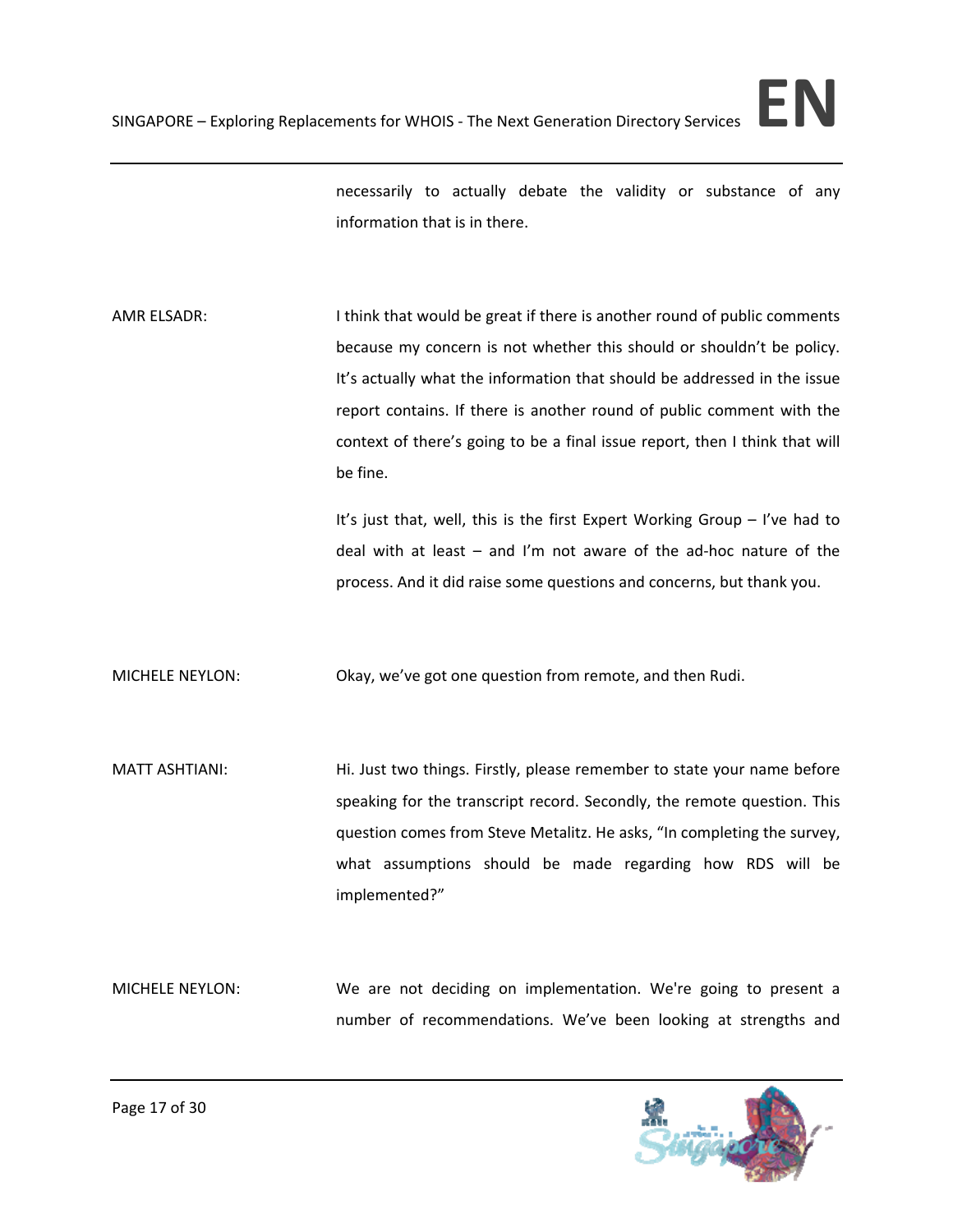

weaknesses. I can't second guess though. Do any of you want to speak to which version of RDS we're looking at? No? Perhaps? Maybe? Stephanie.

STEPHANIE PERRIN: I think in framing your response to the risks, you have an opportunity to stipulate which model. You could say on the one hand, if you do this, say you have the, not disaggregated, but the…

UNIDENTIFIED MALE: Federated.

STEPHANIE PERRIN: …federated model – thank you – it'll look like this, and these are my risks. On the other hand, in the centralized model, it'll be this. I think you have lots of space there. That, I think, is the best approach.

> But it's a very good point, so we should maybe include a warning at the beginning because if we get risks stipulated and we don't know which model they're talking about, that's going to be quite challenging to interpret. So thank you for that, Steve.

MICHELE NEYLON: Okay, Rudi, please.

RUDI VANSNICK: Rudi Vansnick, NPOC. I'm the co-chair of a PDP working group that will be impacted by the work you're doing. It's the Translation and

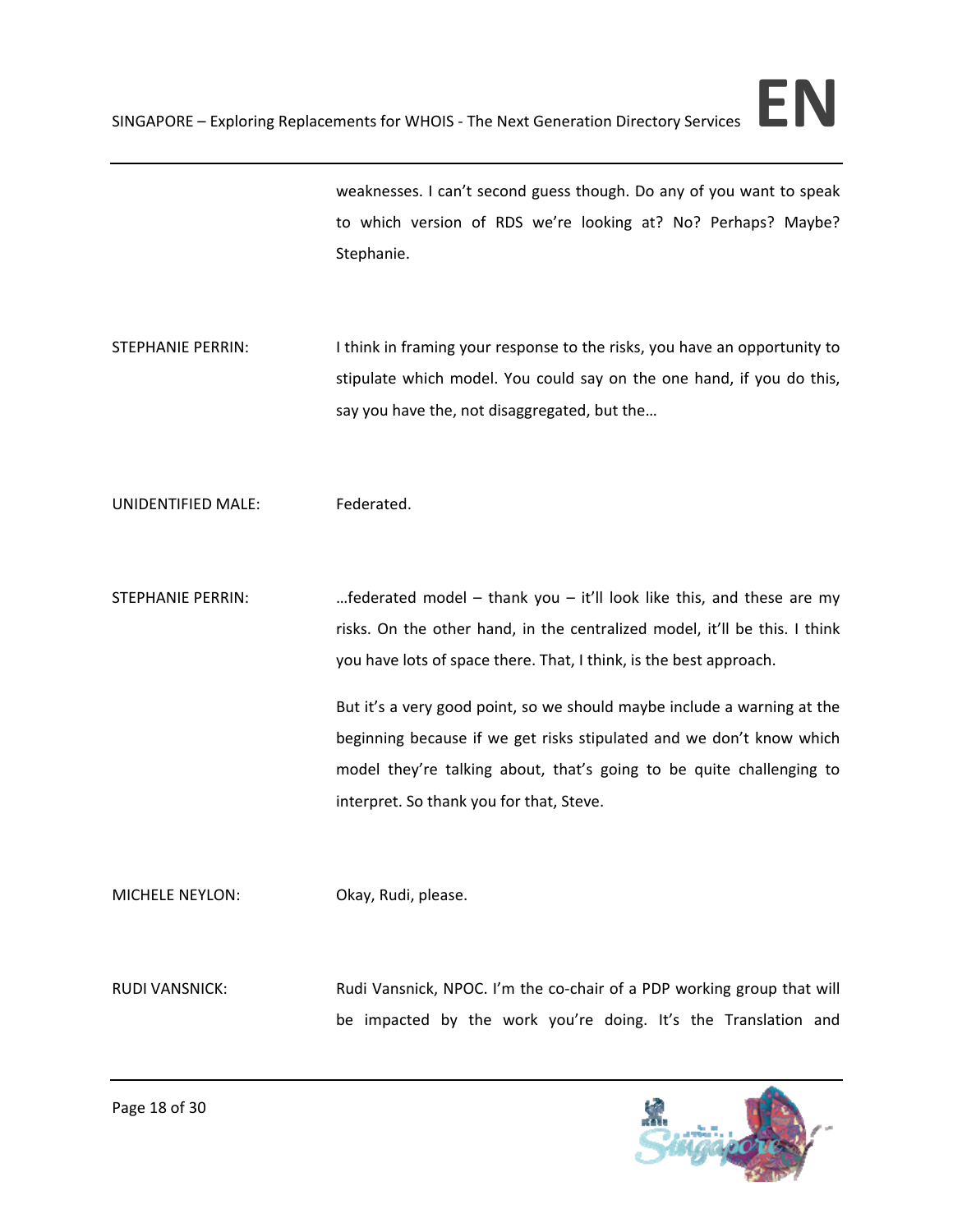Transliteration of Contact Information PDP. We had our morning session where we got already some information from the working group. I'm looking into the localization versus the internationalization aspect, which means the topics of translation.

As far as I understood, there has not been really in‐depth discussion or study on what would be the impact once you start doing this. Because it could mean that you need more than one address record in the WHOIS. You could have two/three records for an address.

For instance, I'm taking my country as a sample. We have three national languages. If you translate, you could have the need for three records in RDS, which is a big impact. Related to that, I'm interested to know in how far eventually you're going to look into that issue furthermore.

As a second question, I've understood there is an interim report coming out after the Singapore meeting that would help us to collect a bit more data for our working group in order to start producing.

UNIDENTIFIED MALE: I'll just try to address this very quickly. A couple things. First off, I think with respect to the specifics of this particular topic, we may not have gone into it in huge depth. In terms of timelines, we're now finishing up. We've done interim reports and everything, so we're not going to go down that route anymore. I mean, Rod, do you want to add something?

ROD RASMUSSEN: Yeah, actually this came up. You may not have been there. We did talk about this just the other day.

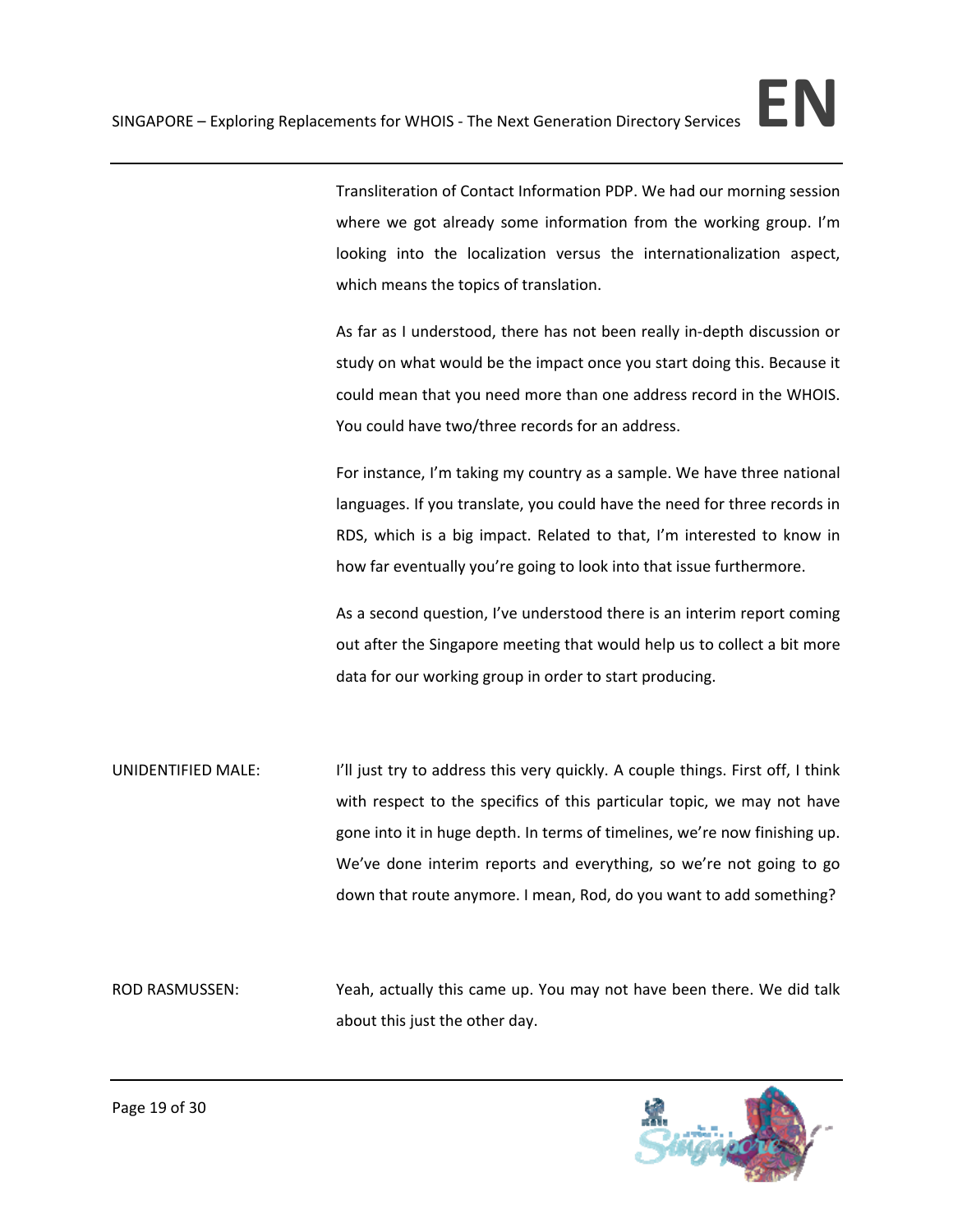UNIDENTIFIED MALE: I might have had to leave the room. You know, I do other things.

ROD RASMUSSEN: You have other obligations, absolutely. All of us do, and so there's a little bit of in and out as we all have in ICANN meetings. Speaking specifically about this – and I put this as a blanket statement – there's a lot of other policy development work going on that touches on various aspects of WHOIS within the community. We're well aware of that.

> From our perspective, we're trying to build the overall framework for this next generation. So whether it's this or some of the privacy proxy things or some of the other things that are going on with some serious nitty‐gritty, get down in the weeds and figure out how this is going to work kind of stuff, I think our approach is let's talk about the overall system and implement a system that will reasonably allow for implementation of whatever comes out of those policy development processes.

> In the case of the translation/transliteration issue, yes, there may be a substantial impact if you store all those fields in a centralized system as impacts on the entire way you do it as a system and things like that. However, it's still just database entries, right? It's just a number of them got tags and fields and things like that.

> What we're trying to do is create the framework where you could go either way with it, whether you do it as an endpoint, it's only displayed kind of solution. Whatever it ends up being, the overall architecture of

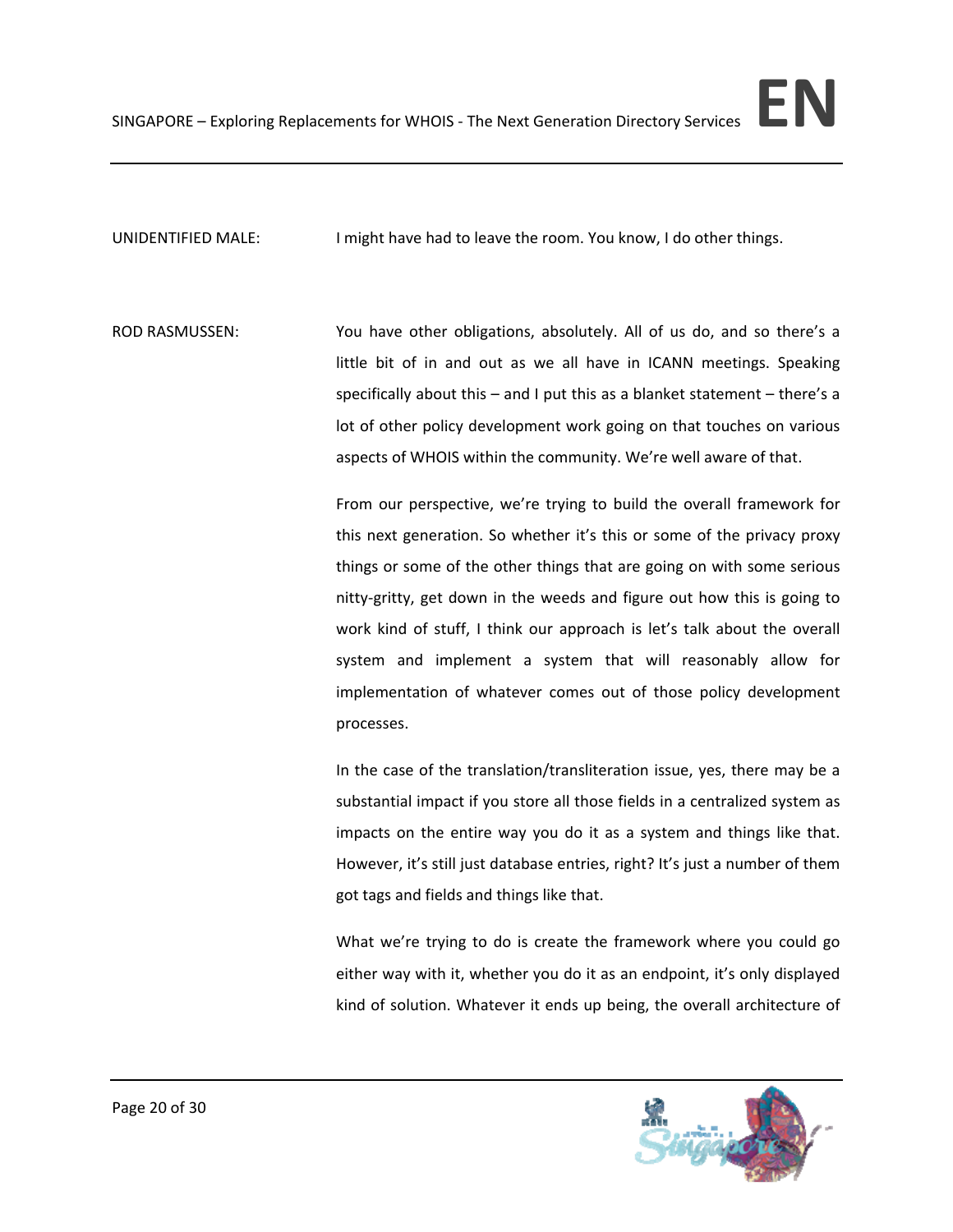what we're talking about should be able to handle whatever the policy process comes up with as a final recommendation there.

We are not going to try and dive down and do the work that's going on in other PDP processes right now. That's self-defeating. We're just trying to integrate with that work and make sure the whatever we're doing doesn't really create major impediments for whatever that policy is.

MARGIE MILAM: I think you're referring to the initial report of another expert group that's dealing with internationalized registration data that I think Jim Galvin is heading up. I understand they are publishing an initial report right after Singapore. That might be what you're referring to.

MICHELE NEYLON: Kiran, please.

KIRAN MALANCHARUVIL: I'm sorry. I would have asked this question earlier, but I thought the questions were limited to the risk survey initially. Sorry.

> We're looking forward to discussing a lot of substantive opinions once this goes to community discussion. But there was one thing in the status report that we thought it better for the Expert Working Group to address. That was an issue that we had or a concern around the data element registrant type. I also noted that the NCSG flagged this issue as well in their comments, which were comprehensive and very helpful to understand their point of view.

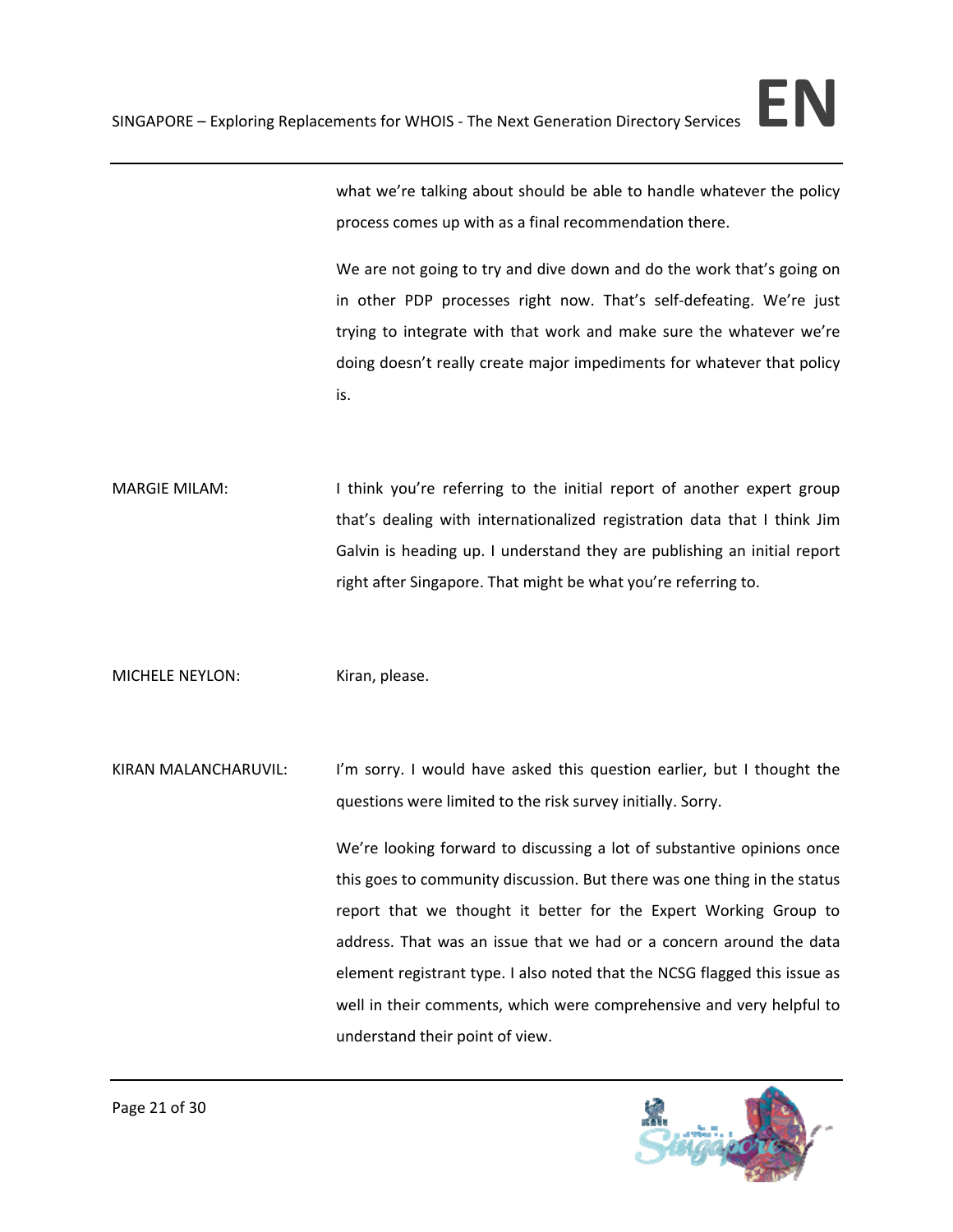We think that at MarkMonitor that the wrong question is being asked in response to registrant type. I think that rather than asking whether you're an individual – a natural person – or a legal entity is actually not the right question in that regard for what we would assume that the system would be using registrant type to address.

The reason I think that, as the NCSG rightfully pointed out  $-$  and this might be the only time I ever agree with them, Kathy  $-$  but they rightfully pointed out that you can be a legal entity and still be engaged in noncommercial free speech.

So a better question is actually not registrant type but what you're using the website to do. Which I understand then this gets into a lot of questions about whether that's out of the scope of what we're trying to do here at ICANN. I think that is rightfully debated once this goes to the community.

But what I would like to see rather is a data element that addresses what kind of speech you're doing. Because noncommercial speech is maybe protected. I won't say it's protected. But you can be a natural person or a legal entity and be engaged in commercial speech, which then is a lower tier of protection, even when you're dealing with something as robust as the United States First Amendment rights.

So that's something, and I may be actually totally misunderstanding what that field is meant to address. But I didn't get that from the status report either.

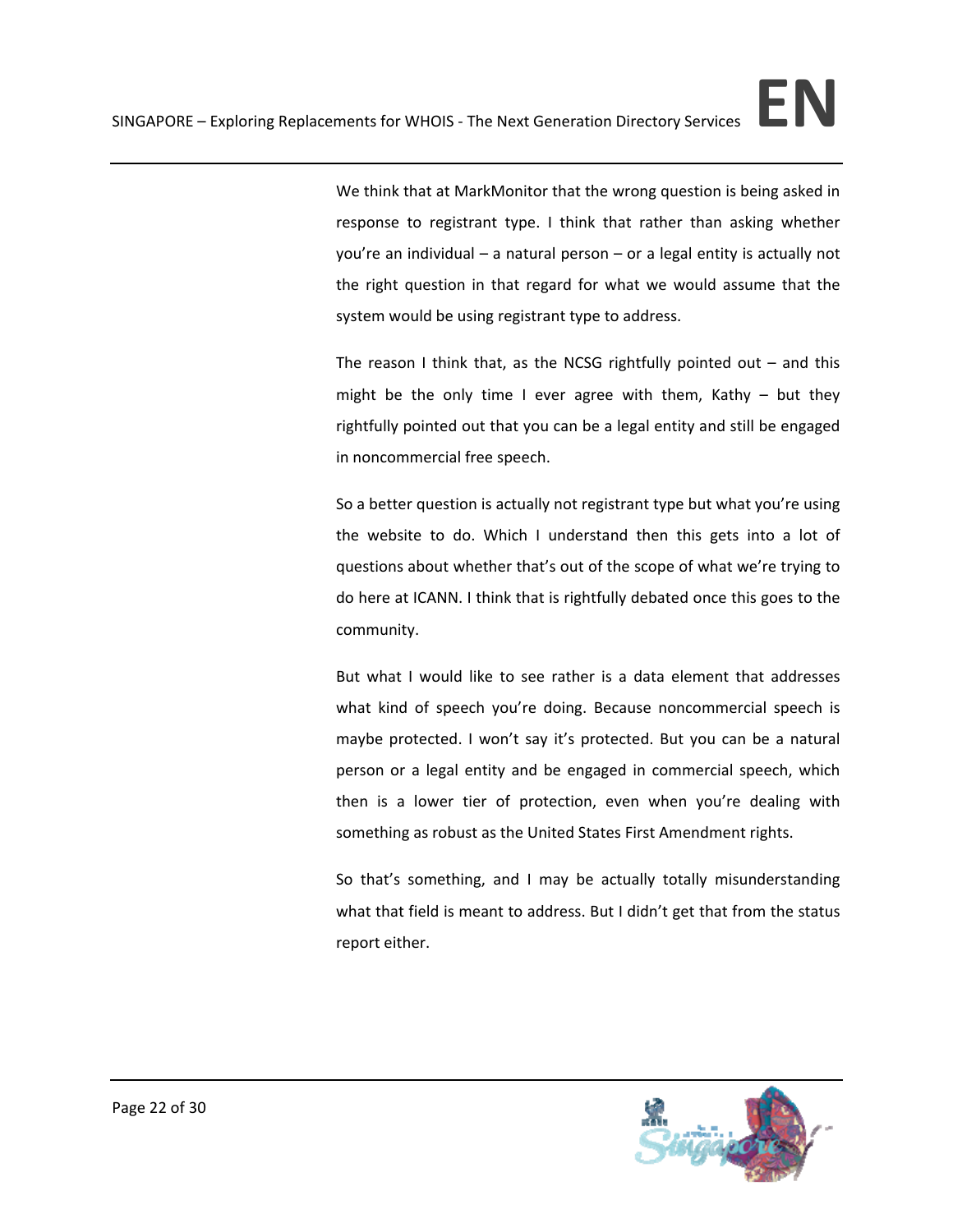

MICHELE NEYLON: Well, we've been iterated a bit on this in the last few weeks, so I'll let Lanre speak to it.

KIRAN MALANCHARUVIL: Alright. Thank you.

LANRE AJAYI: Okay, thank you very much. I think the reason why we put that one there is to label the registrant to determine the default way it wants this element to be treated. The data element can either be public or gated and can decide to make that data element public or gated by default.

> So when you choose individual, some data elements will be made public by default, or there you have a chance to move it to gated. When you choose legal entity, some data elements will be made gated by default.

> I think that's what we tried to achieve by that question, so it's flexible. Even when your data is gated by default, it can be opted to public at a later time.

MICHELE NEYLON: Stephanie?

KIRAN MALANCHARUVIL: Right, well, so I think at that point that we would just ask that there needs to be then an additional data element that deals with what kind of speech that we're dealing with. Again, we may reach as a community when we discuss the substantive part of it a conclusion about whether or not that's appropriately included.

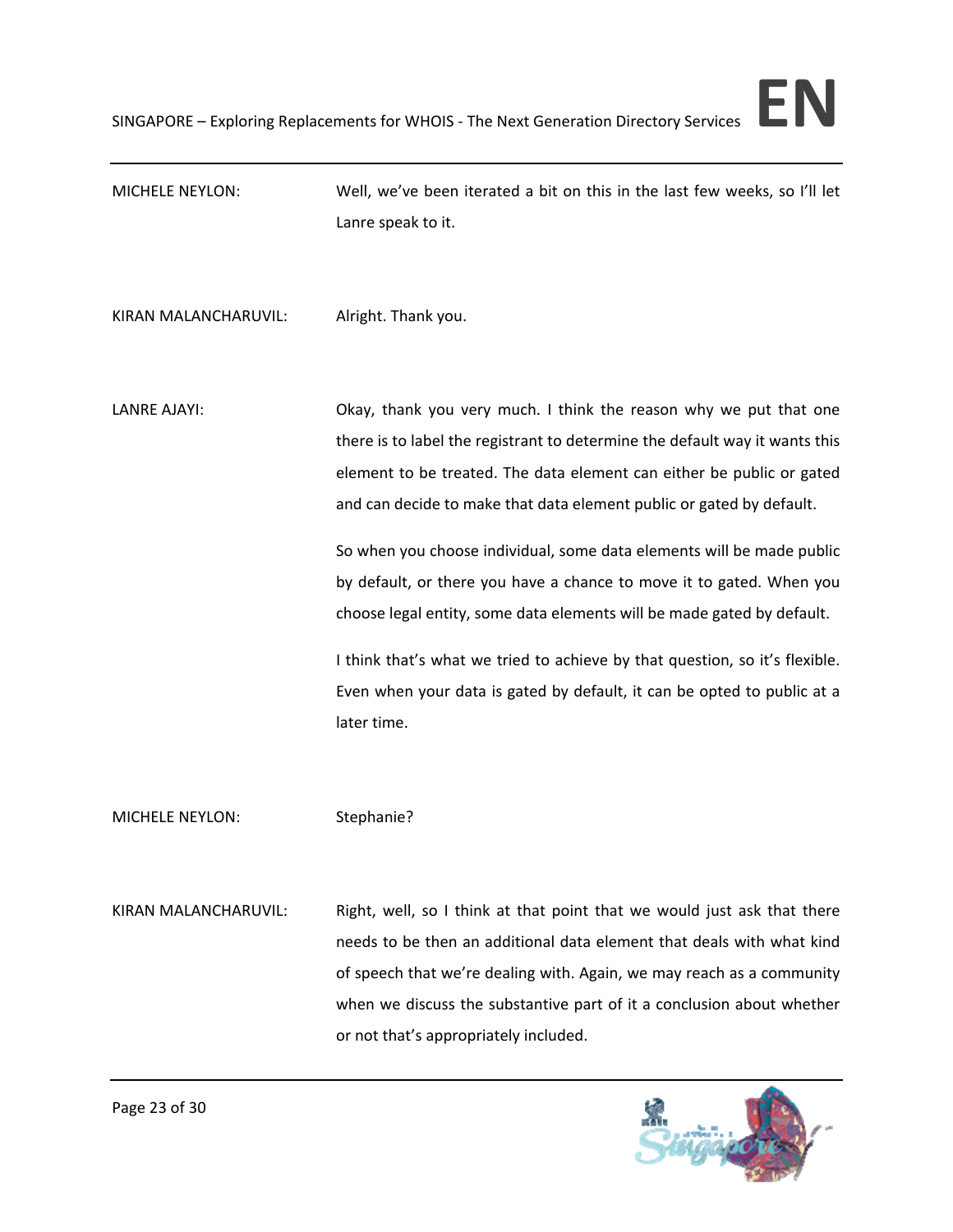But we think that what you're using it for and what kind of speech you're engaged in is actually going to be really important for what elements of WHOIS are going to be given to which person according to the level of gated access that they receive.

MICHELE NEYLON: Stephanie?

STEPHANIE PERRIN: We were shying away from getting into content. In fact, the categories there, as Lanre said, if you are a business and it is in your best interest to have data out there outside the gate and you choose to say – and, I mean, obviously we have Susan here from Facebook. She wants all her data out there, and she wants to make sure that data isn't changed. She's quite different then from my little business. I want it protected, and I'm going to hire somebody as a proxy service provider.

> There's this flux between your different options that you are allowed to do, but we're not going to get into speech because that would be way beyond what our remit is in terms of domain registration.

KIRAN MALANCHARUVIL: I would say that's a nice statement in a vacuum, but there are so many things in the status update, in the report, that do deal with speech like the secured credentials that the gentleman – I don't know his name.

MICHELE NEYLON: Well, that's a matter of privacy. That's not a matter of speech.

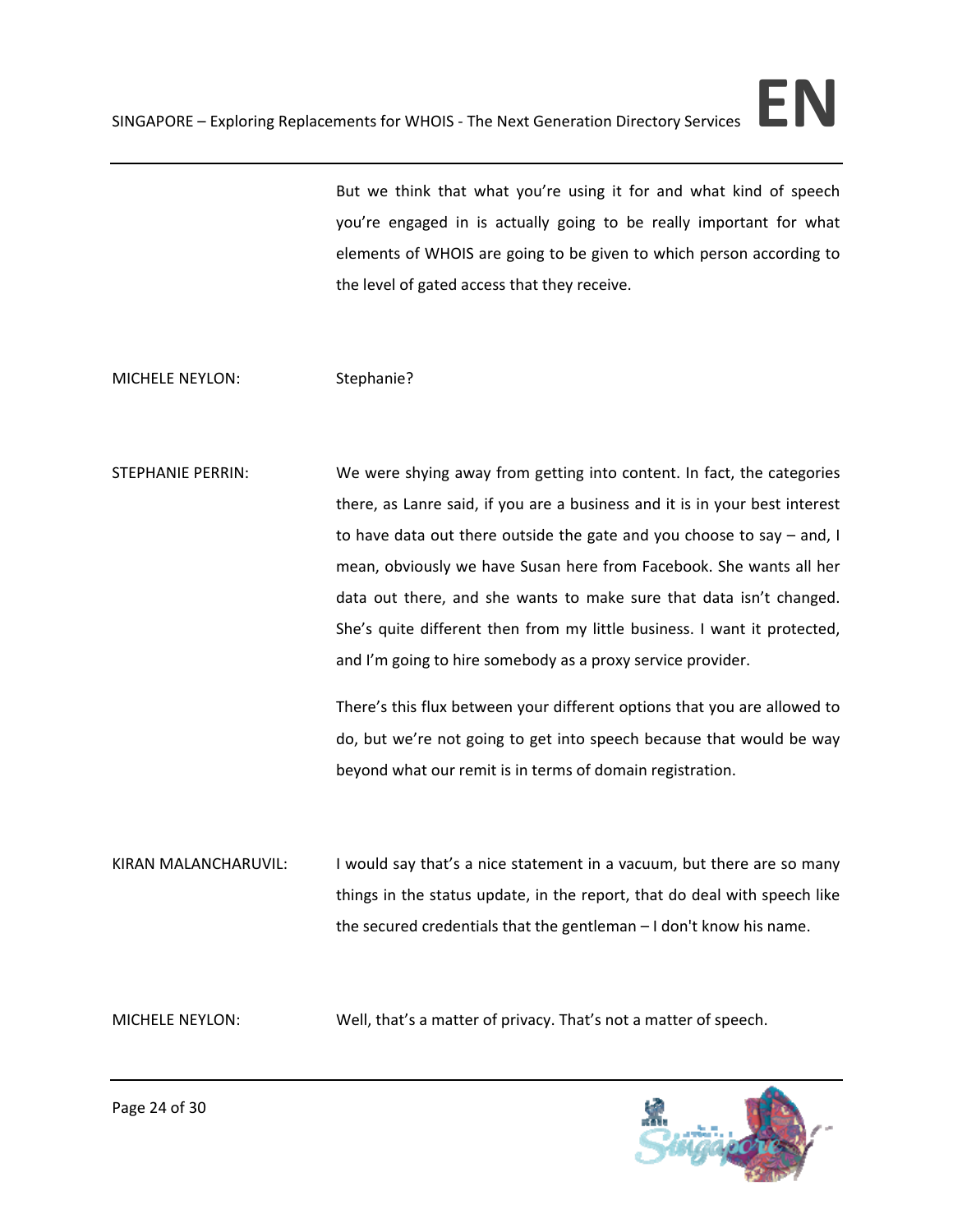## KIRAN MALANCHARUVIL: Right.

- MICHELE NEYLON: I mean, the thing is...
- KIRAN MALANCHARUVIL: Actually, yeah, your status update mentions free speech and the First Amendment like a zillions times too. Sorry.
- MICHELE NEYLON: Well, we could spend the next three hours going backwards and forwards on this, but I don't think it's…
- UNIDENTIFIED MALE: Kiran, let me just say I think it's an absolutely wonderful question, and I'm very happy that the NCSG also commented on this. It's actually very validating that you're asking this and pushing so hard on it because we've actually in the past year and a half spent days – and quite literally days – sitting in a room less lit than this hungry at times and probably well too caffeinated arguing this exact point.

We've gone back and forth, and so I think what your suggestions highlights is that, in keeping with what Rod said about how our report's written, maybe this is one of those things where we do what we have to do with our report in some instances. Which is to say, the system should be built as a principle to identify or ask the right question, which leads to this result.

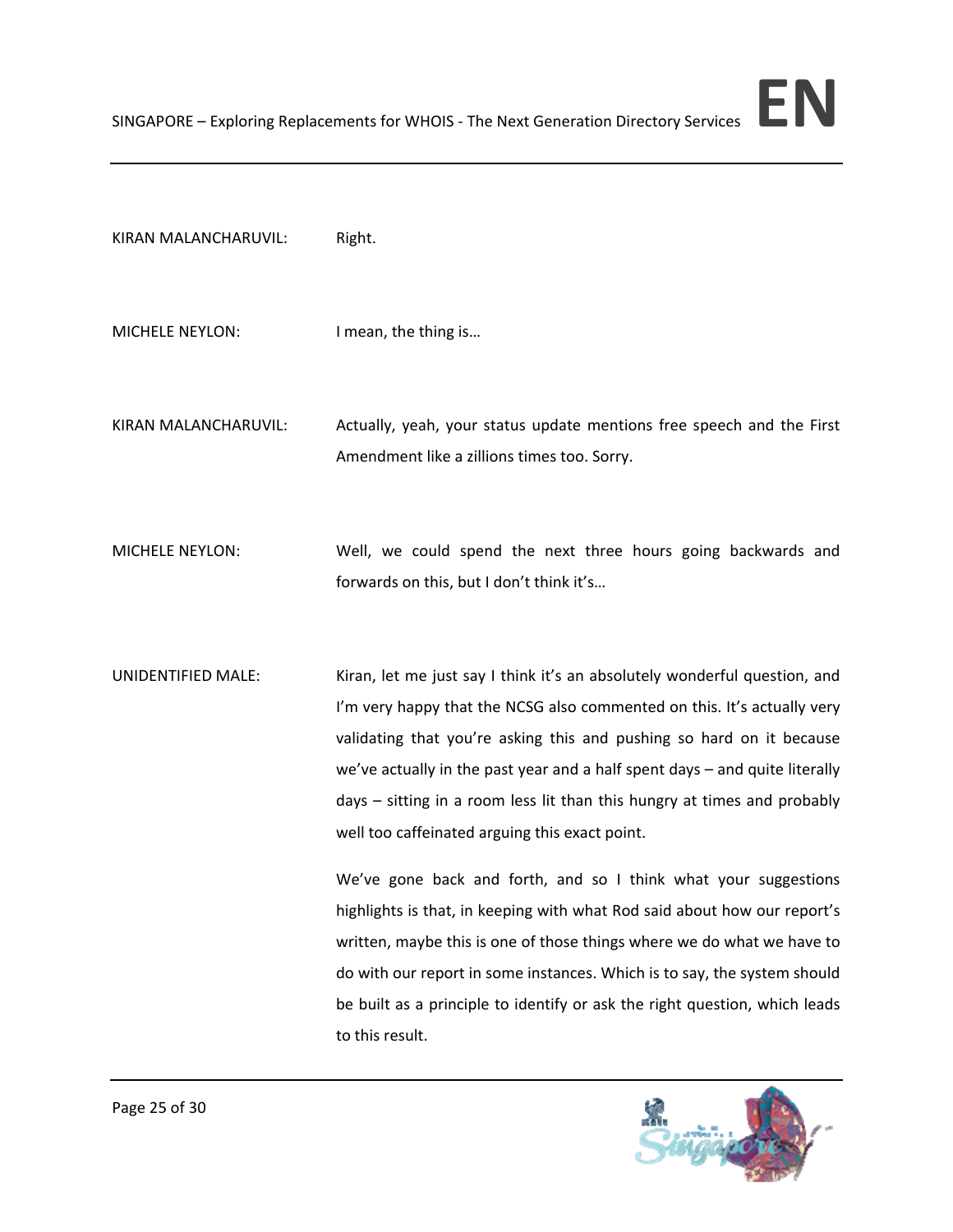These are two possible things because what you're noting is something we've actually thought about and debated. And there's the alternative, right? There are multiple ways of getting at the same thing.

So I think you're highlighting a very good point, which is this might be one of those situations where we just have to say that the system needs to be built in a certain way functionally to scale and to have a certain result, and how we get there is left to the PDP process and the community to actually resolve.

So thank you for nailing that down.

MICHELE NEYLON: [Carsten] and then Milton. Oh, you're okay. Milton, go ahead.

[MILTON MEULLER]**:** It sounds to like you're saying you think you dodged this question of content by making a default that it's closed and then allowing some people to make it public, but I don't think you have. I think if it's about content, you just don't collect it. It's actually a violation of freedom of expression to force somebody to tell you what content they're going to be doing or what kind of content they're going to be doing. So I wonder, did you debate that in these long, arduous discussions?

UNIDENTIFIED MALE: Which is exactly why the report says what it says, which is exactly why Kiran then just brought up her point.

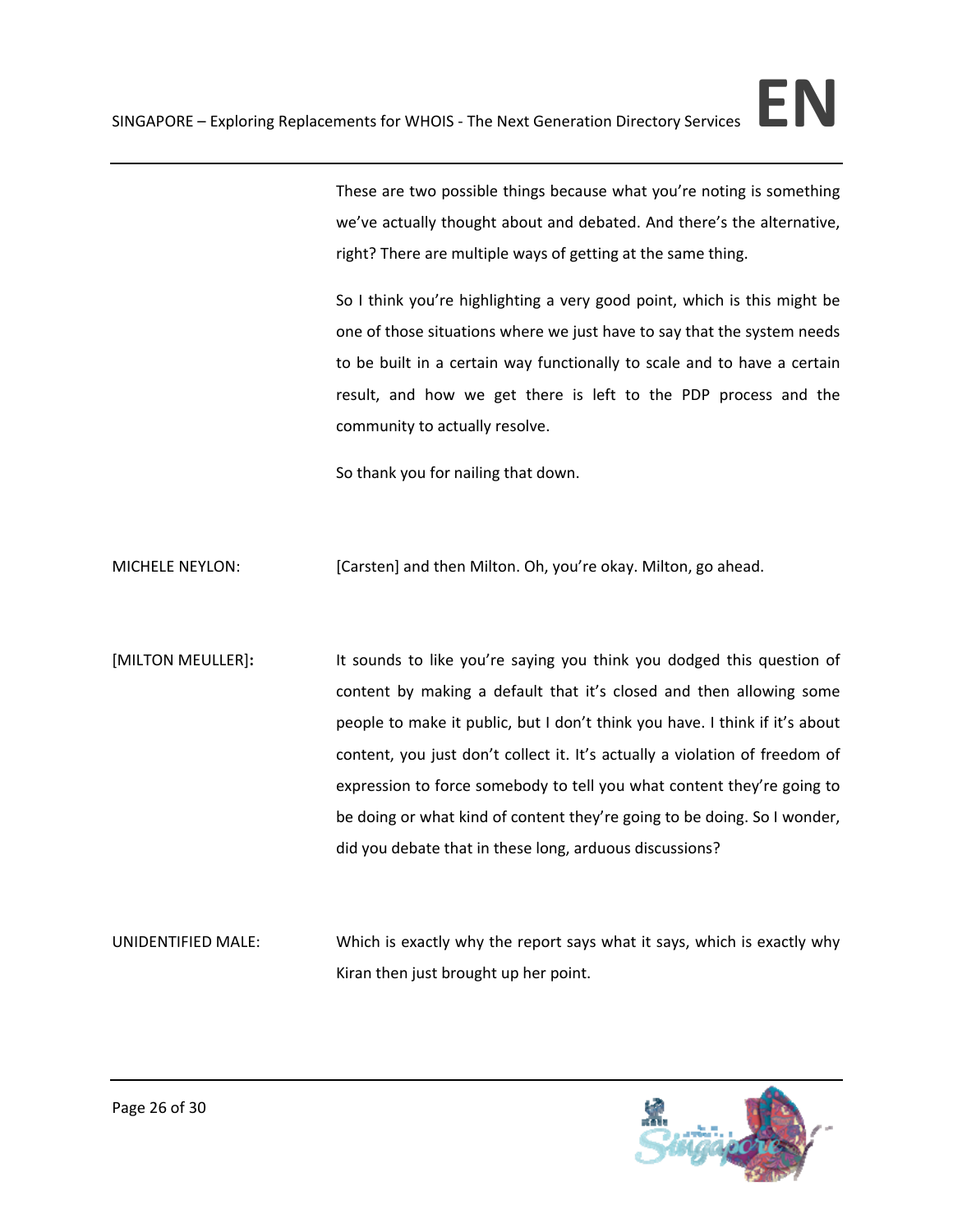[MILTON MEULLER]**:** Okay, so…

UNIDENTIFIED MALE: So to make it clear, we spent many days in rooms less lit than this highly caffeinated debating this exact issue. And many people wanted, for the reasons Kiran is bringing up, because we thought it was cleaner and more to the point. But for the reasons you raise, the report says what it says today. Obviously, there is discrepancy or issue still at large here, and what we're trying to get at shouldn't be a detail. The ultimate goal of this, I don't think anyone disagrees on. What we're saying is maybe in our report what we need to say is this is the structure and goal and let you guys fill in the rest. Because we've obviously had a lot of contention ourselves on it. That's not to make light of it, but we really have, and you guys are almost replicating what happened for days with us.

MICHELE NEYLON: Just adding one comment myself, and then I'll pass it over to Stephanie.

One of the other things as well is that several of the ccTLDs, for example, do have this thing about the corporate entity, the natural person, etc. So that was part of where some of this stuff came from. Just speaking personally, not on behalf of the entire group, because I don't want to remind myself of the dark rooms.

Stephanie?

STEPHANIE PERRIN: You can tell how much time we've spent together because Michele clearly was reading my mind. The intervention I wanted to make here is

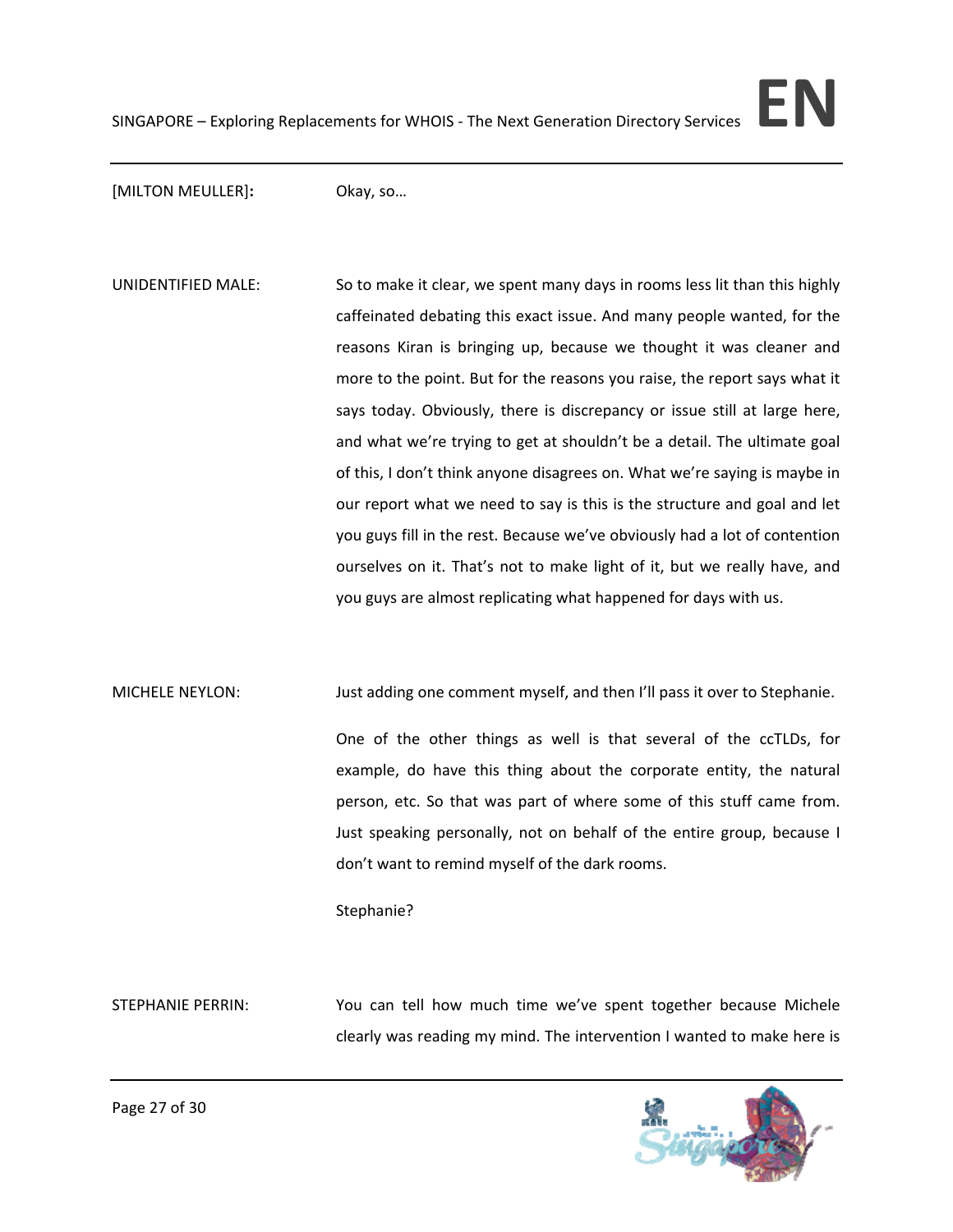that it is not easy to determine who's an individual, who's a corporation, who's a company, who's a legal person.

I'm in Canada. It's a nasty mess just inter-provincially and federally. And I know this because I've had to work in this area. I cannot imagine how difficult it would be globally.

It's easy for some of the ccTLDs that are regulated for e-commerce on the Internet. They know who they are. Bang. That's easy. It's easy for big companies that want to be known. That's easy.

It gets really difficult for the growth exploding area of the Internet, which is individual persons doing business out of their basement. So that's really complex where you don't have to give up rights that you have as an individual because you're running a business out of your basement.

That just gives you a flavor of some of the debate and the closeness that we've developed as we've had these debates.

MICHELE NEYLON: Yeah. There's this wonderful love‐in now between all areas of the community. We are like a microcosm of cross‐community love.

> Are there any other questions? I can't see everybody in the room. I can't see people easily if they're hidden behind bodies. Mr. Gomes.

CHUCK GOMES: Thank you, Michele. I have a question and then a follow up comment or comments.

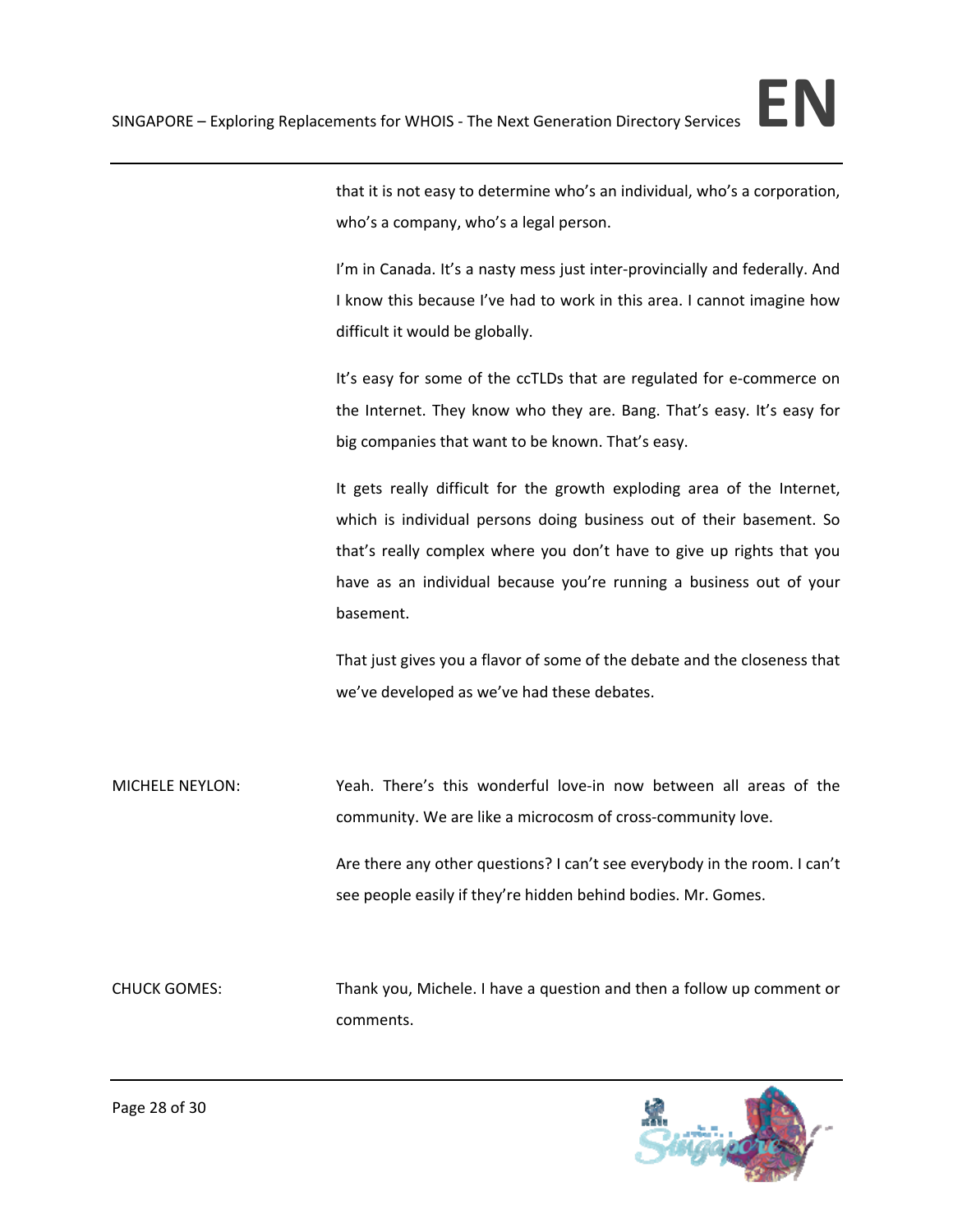

Why was it that you guys missed the original deadline for your work? [laughter]

Let me now make my comment.

MICHELE NEYLON: Chuck, you did ask a question, so as the transcript may not reflect the humor in which it was asked, the [three-month] deadline was impossible, but thank you.

CHUCK GOMES: Yeah. You know, and I'll keep this brief because I know we're out of time, but I think it's important to say that the thoroughness of this group's work has been nothing but impressive.

> As I'm looking ahead myself to a possible PDP or PDPs in the GNSO that will deal with this, I just have to believe that everything you've done and thoroughness of your work will really shorten the time it takes to do the PDP or PDPs.

> Now, I'm not saying that it will be short; I'm saying that it will be shortened. But thanks a lot. It's been fantastic.

MICHELE NEYLON: Thank you, Chuck.